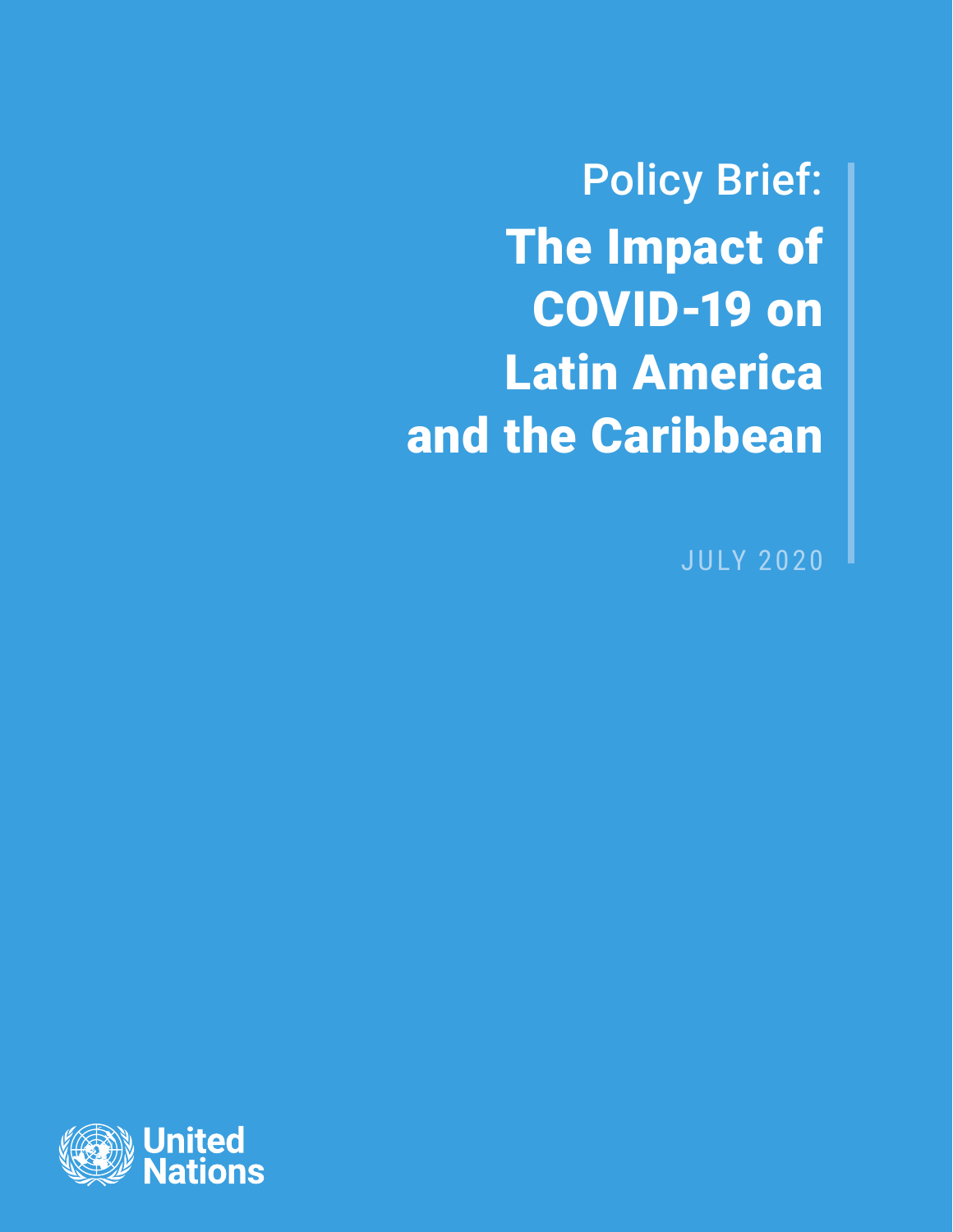# **Executive summary**

**Latin America and the Caribbean has become a hotspot of the coronavirus (COVID-19) pandemic, exacerbated by weak social protection, fragmented health systems and profound inequalities.** COVID-19 will result in the worst recession in the region in a century, causing a 9.1% contraction in regional GDP in 2020.<sup>1</sup> This could push the number of poor up by 45 million (to a total of 230 million) and the number of extremely poor by 28 million (to 96 million in total), putting them at risk of undernutrition. In a region which experienced a significant number of political crises and protests in 2019, increasing inequalities, exclusion and discrimination in the context of COVID-19 affect adversely the enjoyment of human rights and democratic developments, potentially even leading to civil unrest, if left unaddressed.

**Prior to the pandemic, the region's development model was facing severe structural limitations**: high inequality, balance-of-payments constraints, and exports concentrated in low-technology sectors resulting in recurrent exchange-rate and debt crises, low growth, high informality and poverty, vulnerability to climate change and natural disasters, and loss of biodiversity. Negative social indicators were and continue to be aggravated by extremely high rates of **[homicide](https://dataunodc.un.org/data/homicide/Homicide%20victims%20worldwide)** and gender-based violence, including femicide.

**Recovery from the pandemic should be an occasion to transform the development model of Latin America and the Caribbean while strengthening democracy, safeguarding human rights and sustaining peace, in line with the 2030 Agenda for Sustainable Development.** The costs of inequality in the region have become untenable. The response requires rebalancing the role of states, markets and civil society, emphasis on transparency, greater accountability and inclusiveness to support democracy, strengthening the rule of law and protecting and promoting human rights. The root causes of inequality, political instability and displacement need to be addressed. These steps, in turn, demand social compacts for legitimacy and support, a strong commitment to the fight against corruption and organized crime, as well as an effective, accountable and responsive presence of the state throughout the territory. The peacebuilding gains made in the past three decades need to be preserved and deepened.

**Equality holds the key for the successful control of the pandemic and for a sustainable economic recovery in Latin America and the Caribbean.** In the short run, equality helps to sustain income and aggregate demand. The focus on social inclusion counteracts the rise of xenophobia and stigmatization of marginalized groups. The active contribution of youth needs to be

**1** Unless otherwise stated, all data in this policy brief is from the Economic Commission for Latin America and the Caribbean (ECLAC).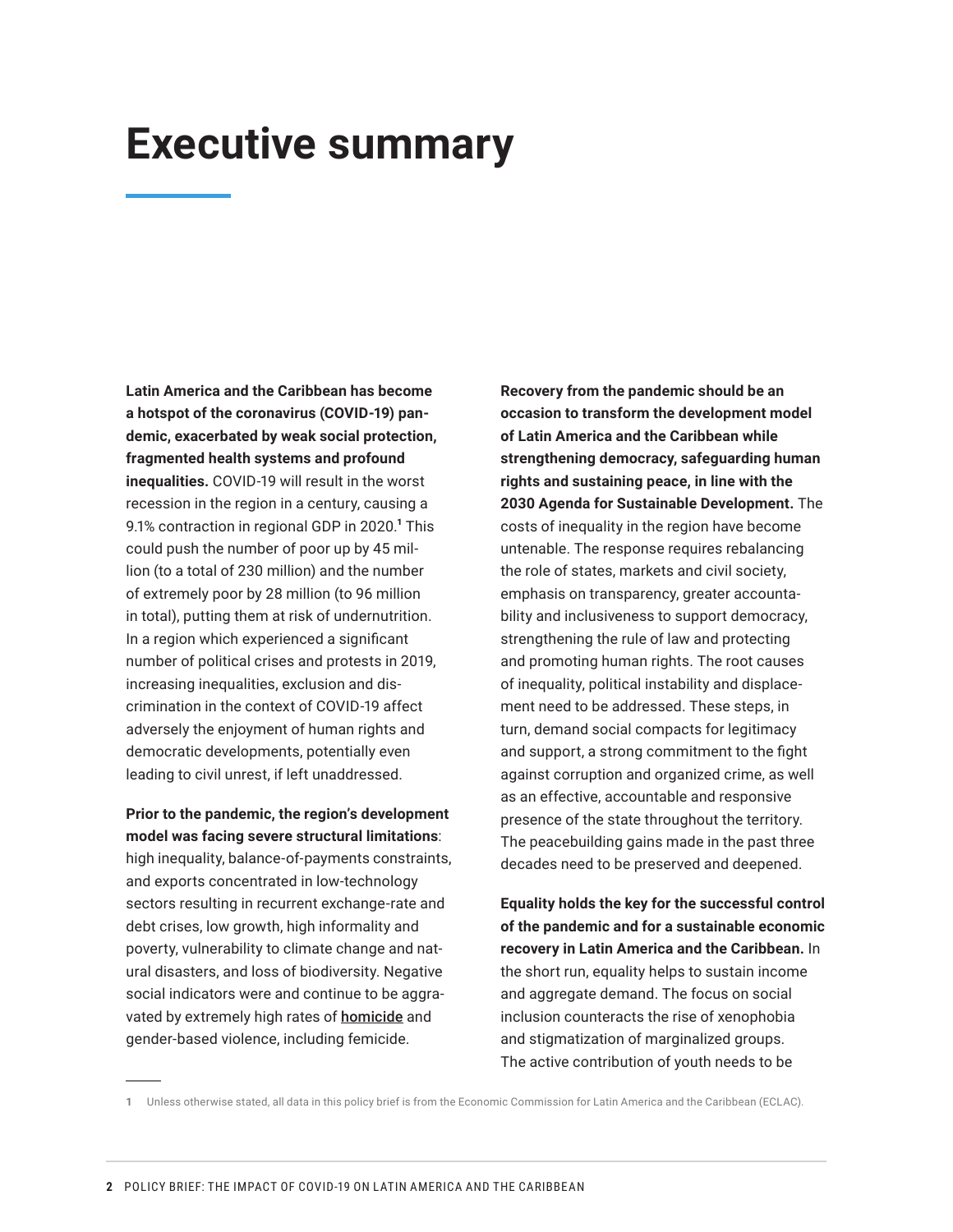recognized, supported and leveraged, as close to 17% of the Latin American and Caribbean population is between the ages of 15 and 24.<sup>2</sup> In the economic recovery, equality is crucial to boost growth and productivity both directly — through access to education, food, health and opportunities for all — and indirectly, by preventing the concentration of economic and political power that constrains, captures and distorts public policies. **In Latin America and the Caribbean, building back better implies building back with equality.**

**Gender equality and the empowerment of women needs to be at the core of the response**: Women have been disproportionately impacted by the pandemic; largely employed in the informal and hardest-hit sectors, their ability to absorb economic shocks is less, while they have also taken on greater care demands at home as well as being more exposed to increased violence in a region with high rates of gender-based violence already. Every effort should be made to guarantee full-fledged rights of women, girls and lesbian, gay, bisexual, transgender and intersex (LGBTI) people, including the right to a life free of violence, exploitation and discrimination, the right to health and education, employment, wages and social protection, the promotion of economic autonomy and political participation.

The policy response to COVID-19 should get us closer to the vision of the 2030 Agenda for Sustainable Development across four key dimensions anchored in human rights:

> *Social*, based on equality and universal social protection for all, regardless of sex or gender, age, race or ethnicity, language, religion, legal or migratory status, or any other status or personal circumstance.

- > *Economic*, based on the creation of decent jobs sustained by enhanced local technological capabilities.
- > *Environmental*, based on the protection of nature and the environment for present and future generations.
- > *Political,* based on democracy, rule of law, transparency, gender equality, conflict prevention, accountability, participation and access by civil society and local communities to information in all the phases of design, implementation and evaluation of public policy.

#### **Policy recommendations for the short term**:

- > **Consider exploring mechanisms to provide people living in poverty with basic emergency incomes. This could include the possibility of providing the equivalent of one national poverty line.**<sup>3</sup> In order to address food insecurity and malnutrition, these measures could be complemented, when necessary, by **anti-hunger grants** for those living in extreme poverty.<sup>4</sup>
- > Full access to economic and humanitarian assistance and basic services should be ensured for all in need thereof, especially for informal workers, women, youth and those in the most vulnerable situations: children, older persons, Afrodescendants, indigenous peoples, persons with disabilities, LGBTI persons, internally displaced persons, migrants, refugees and minorities, as well as women who have experienced intimate partner violence, sexual violence or other forms of gender-based violence.

**<sup>2</sup>** UN, World Population Prospects 2019 [online database] [https://population.un.org/wpp.](https://population.un.org/wpp)

**<sup>3</sup>** ECLAC estimates that, on average for the region, this line is approximately US\$ 140 per month.

**<sup>4</sup>** ECLAC estimates that the extreme poverty line is approximately US\$ 67 per month on average for the region.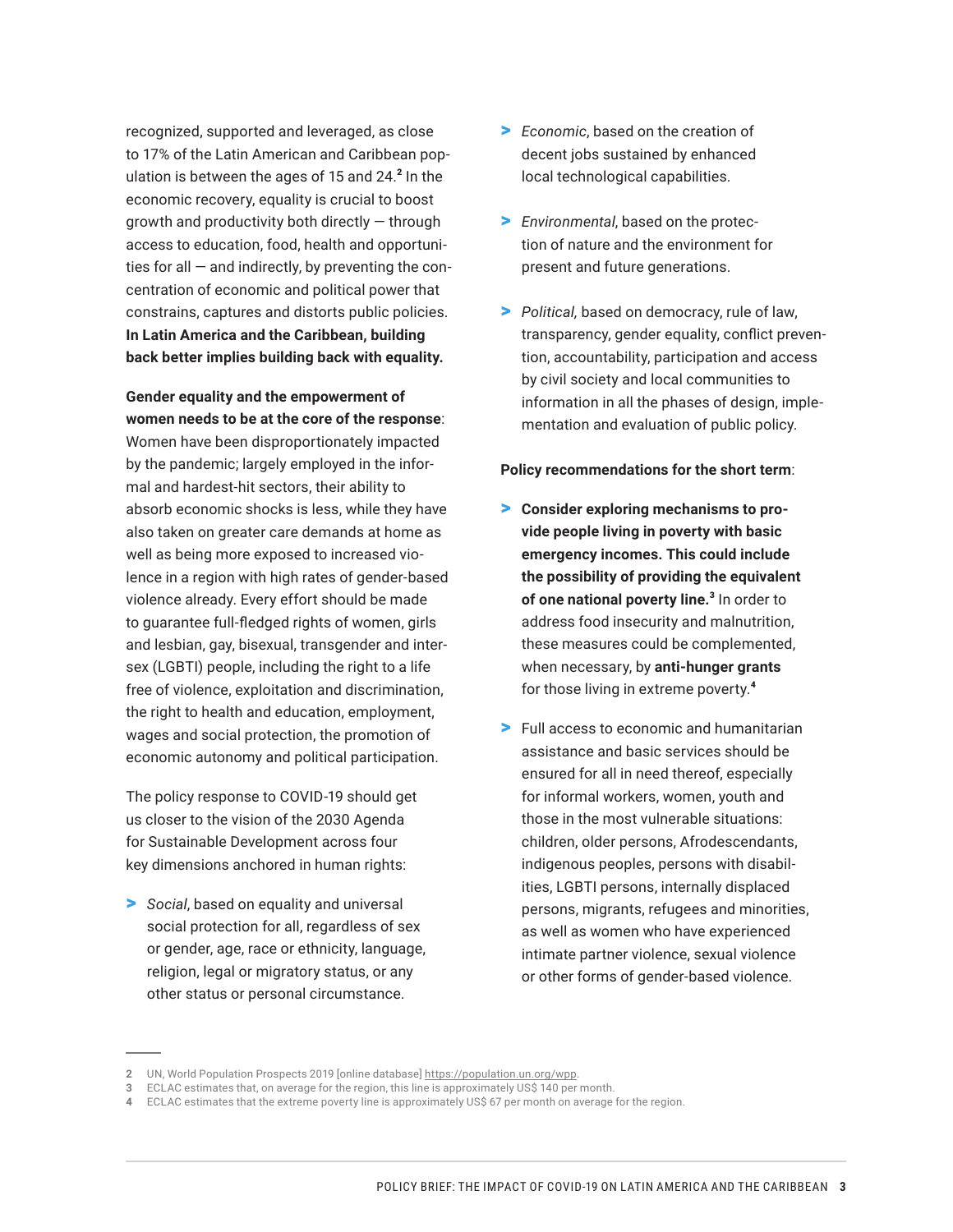- > **Consider implementing measures to preserve skills and managerial and productive capabilities** to allow production to respond when demand recovers, including emergency subsidies to micro, small and medium-sized enterprises (MSMEs), especially to cover labour costs. Policies should facilitate equal access to information and communication technologies (ICT), tools and platforms. In the case of larger firms, financial support could be provided with conditionalities, such as protecting employment, investing in research and development (R&D), green investments and refraining from distribution of dividends among shareholders.
- > **The immediate international multilateral response should be extended to the middle-income countries.** This group, which includes most Latin American and Caribbean countries, faces structural constraints, yet has been largely excluded from cooperation in the form of emergency liquidity response, concessional funding, trade exemptions, deferral of debt service payments and humanitarian assistance. These instruments are especially urgent for tackling the rising external public debt of Caribbean small island developing States (SIDS). Debt sustainability should be pursued by fostering sustainable and inclusive growth, not by austerity that halts investment. International financing should be expanded, including a major allocation of special drawing rights (SDRs), accompanied by initiatives for debt relief or debt standstill and innovative financing mechanisms such as the Debt Relief/Swap for Climate Adaptation for the Caribbean.<sup>5</sup>

**Policy recommendations for building back with equality:**

- > **Fostering comprehensive welfare systems**, with revamped social protection schemes and universal access to health care and education for all, free of discrimination and irrespective of legal or migratory status. It should comprise targeted measures to protect the most vulnerable groups.
- > Fostering sustainable **industrial and technological policies (SDG 9), including** measures to encourage a low-carbon growth path, reallocate informal workers into decent jobs, promote the transition to renewable energy, build capabilities in health and in digital and green technologies, and reduce vulnerability to new shocks. Investments in research and development (R&D) and cooperation with universities, the scientific community and the private sector are crucial for resilience and recovery.
- > Strengthening progressive tax systems that allow for enhanced domestic resource mobilization (SDG 17) while ensuring that the fiscal effort relies on redistributive taxes, while curbing tax evasion and avoidance.
- > **Preserving strategic natural terrestrial and maritime ecosystems while reducing territorial inequalities, including through** conservation of biodiversity and more inclusive agricultural and forestry systems that are oriented towards local communities and products, as well as respectful of indigenous peoples' right to their traditional lands.
- > **Regional economic integration** to support productive diversification, economic resilience, and regional cooperation in financing research, science and technology.

**<sup>5</sup>** See ECLAC, "Debt for Climate Adaptation Swap Initiative for Caribbean SIDS" [online] [https://www.cepal.org/sites/default/files/news/](https://www.cepal.org/sites/default/files/news/files/19-00814-debt_initiative_flyer-web.pdf) [files/19-00814-debt\\_initiative\\_flyer-web.pdf](https://www.cepal.org/sites/default/files/news/files/19-00814-debt_initiative_flyer-web.pdf).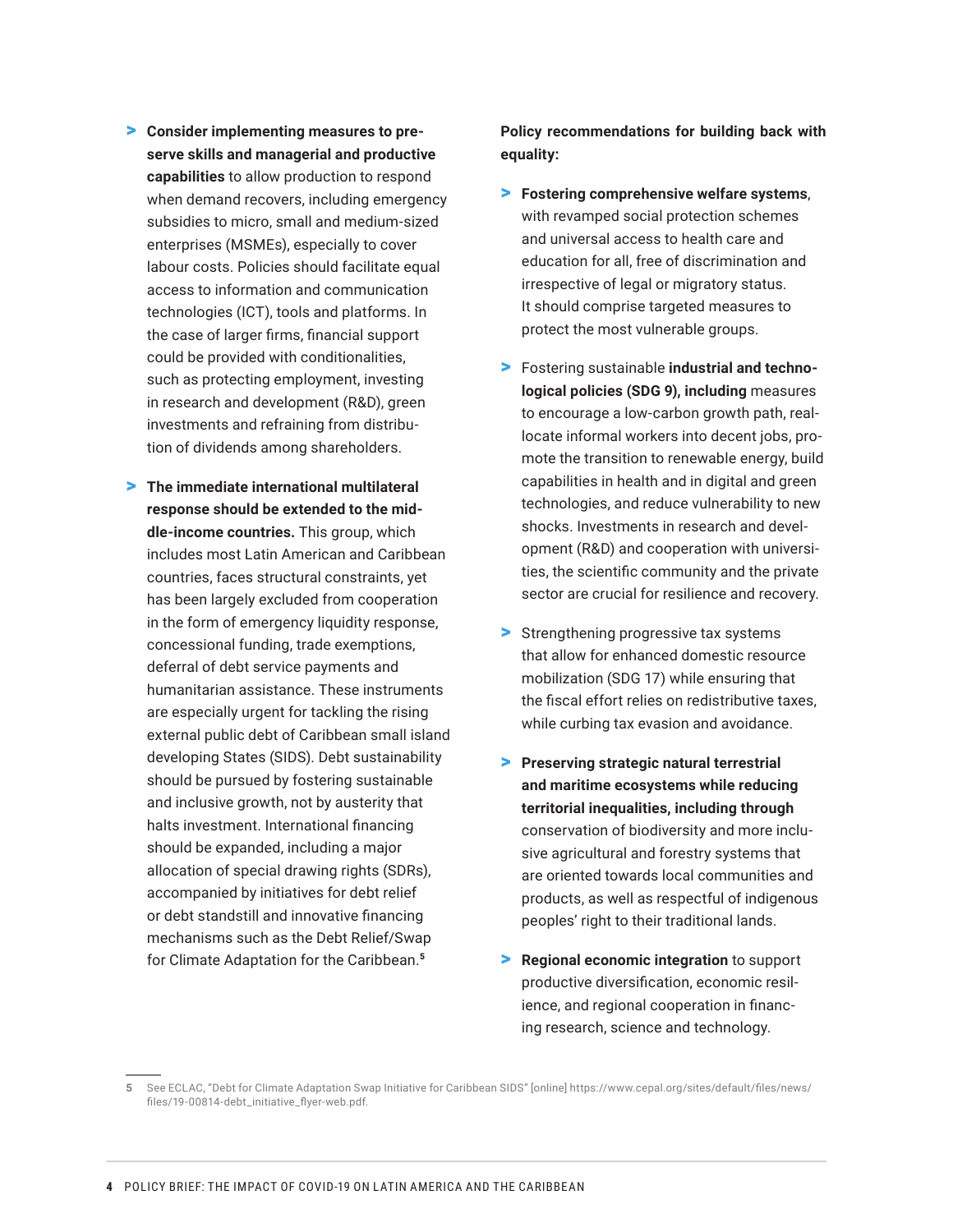- > **Strengthening democratic governance, the rule of law, accountability and transparency,**  sustained by a social compact to ensure the legitimacy, inclusivity and effectiveness of public policy, as well the involvement of local communities and civil society, including women´s organizations and youth.
- > **Environmental sustainability, underpinned by the 2030 Agenda, should be the basis for relaunching multilateral cooperation, particularly in developing countries.**

Economic recovery will require a strong multilateralism and international cooperation. Crucial global challenges — such as climate change, human mobility, pandemics or the fight against illicit capital flows demand new forms of governance. A just transition to a zero-carbon economy, that in many cases will require investments to promote environmentally friendly technologies and economic sectors, should be a critical component of the recovery.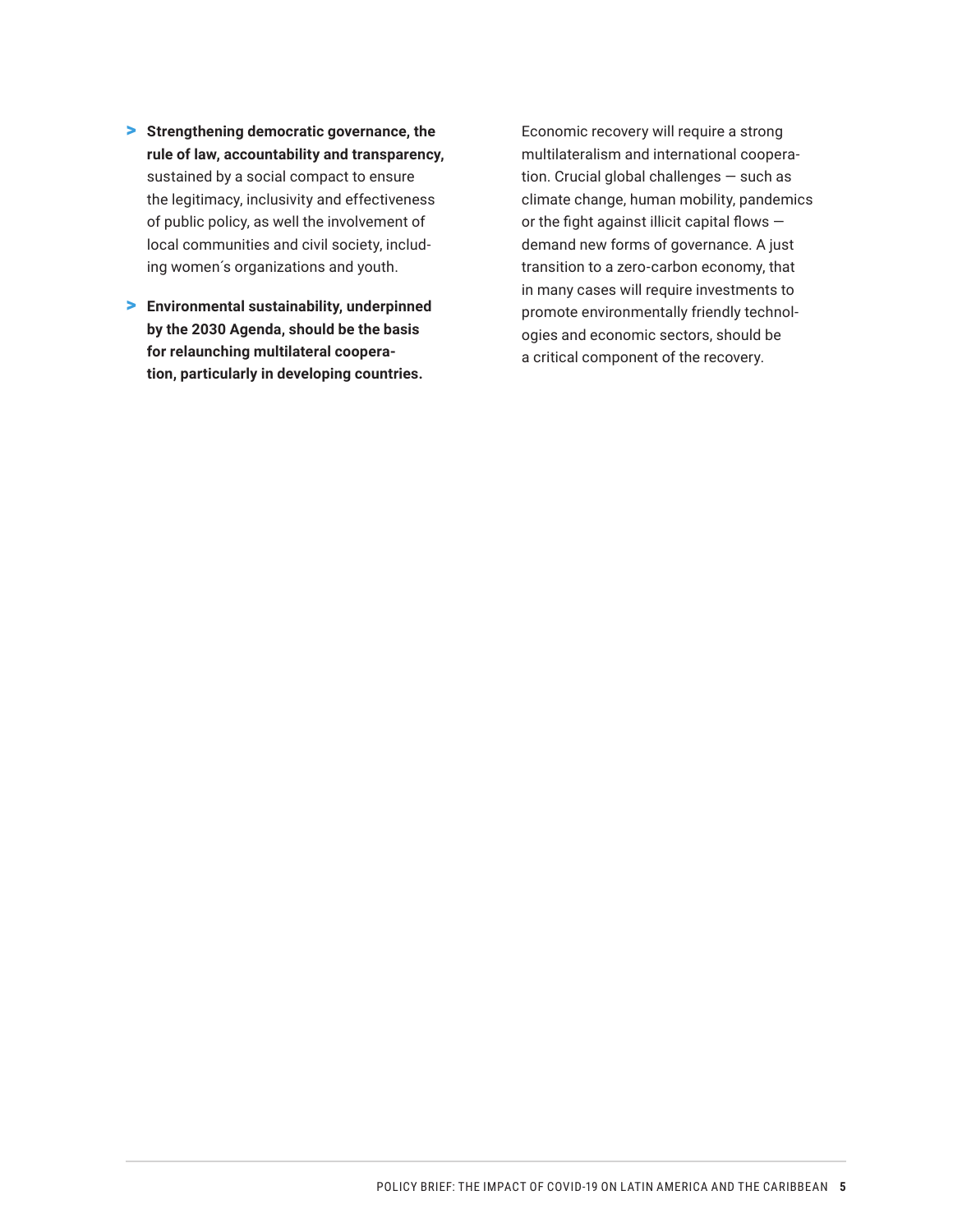# **I. Introduction**

COVID-19 represents a massive health, social and economic shock with an immense human toll for the countries of Latin America and the Caribbean. It is expected to result in the deepest recession in living memory. At a moment when trust in public institutions is already historically low, governments are grappling with how to implement emergency measures while preserving the democratic fabric, safeguarding human rights and sustaining the gains of peace. The intensity of the shock is aggravated by the development model followed by the region for decades. The pandemic exposed the fragility of this model, exacerbated its many inequalities and transformed chronic difficulties into an acute crisis demanding urgent attention.

The response to the COVID-19 pandemic should go beyond short-term emergency measures to embrace an entirely new set of health, economic, social and industrial policies. Recovery from the pandemic should aim at building back better, which implies building back with equality, redefining the development model towards one anchored in human rights and factoring in the environmental dimension, aligned with the 2030 Agenda and the Sustainable Development Goals (SDGs).

The countries of Latin America and the Caribbean have social and economic specificities that amplify the crisis, including the region's distinctively high and persistent inequality. Even though most of its countries are classified as middle-income, the region's income inequality implies that a large share of the total population is poor or highly vulnerable to falling into poverty. Specialization in low-technology sectors (intensive in natural resources or cheap, lowskilled labour, or both) produces repeated current account deficits that constrain growth and fiscal space. Emissions per capita are, on average, lower than in other regions, but emissions associated with land-use change and deforestation have been on the rise. The region is also highly vulnerable to natural disasters, caused or aggravated by climate change, particularly in the Caribbean. Moreover, gender inequalities persist in the region, with low participation rates of women in the labour market and three times higher unpaid care work burden than for men.

The pandemic could be an occasion for collective reflection on restructuring the development model and resetting the future in four directions: (i) building a comprehensive welfare system in the region that is inclusive, just and gender-responsive; (ii) transforming production patterns by strengthening domestic technological capabilities, particularly in the digital and green energy sectors, and encouraging a zero-carbon growth path; (iii) protecting the environment and the integrity of critical ecosystems; and (iv) strengthening democracy, transparency and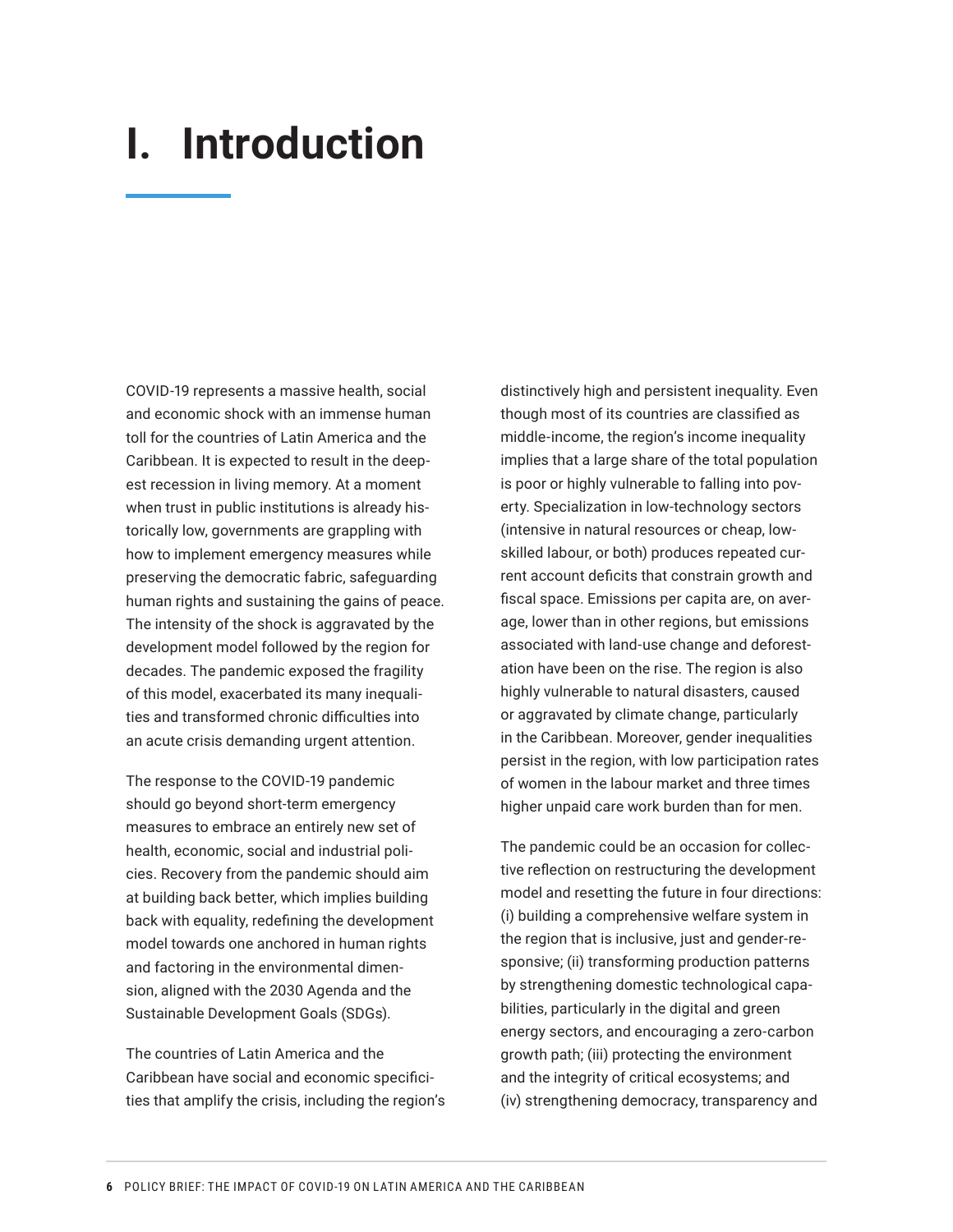accountability in public policy, centred on human rights. This restructuring is a road map towards achieving the SDGs: it would allow sustainability and employment (decent work for all) to advance hand in hand, in a mutually reinforcing process.

The response to the crisis and policies for building back better needs to be anchored in equality and democracy. The crucial role of the state and its institutions in response and recovery requires a high degree of legitimacy and political support and the active participation of civil society, women's organizations and human rights defenders is critical. With social conflicts becoming more acute, building back better demands a new social compact that protects fundamental rights, upholds the rule of law, ensures universal welfare and economic resilience.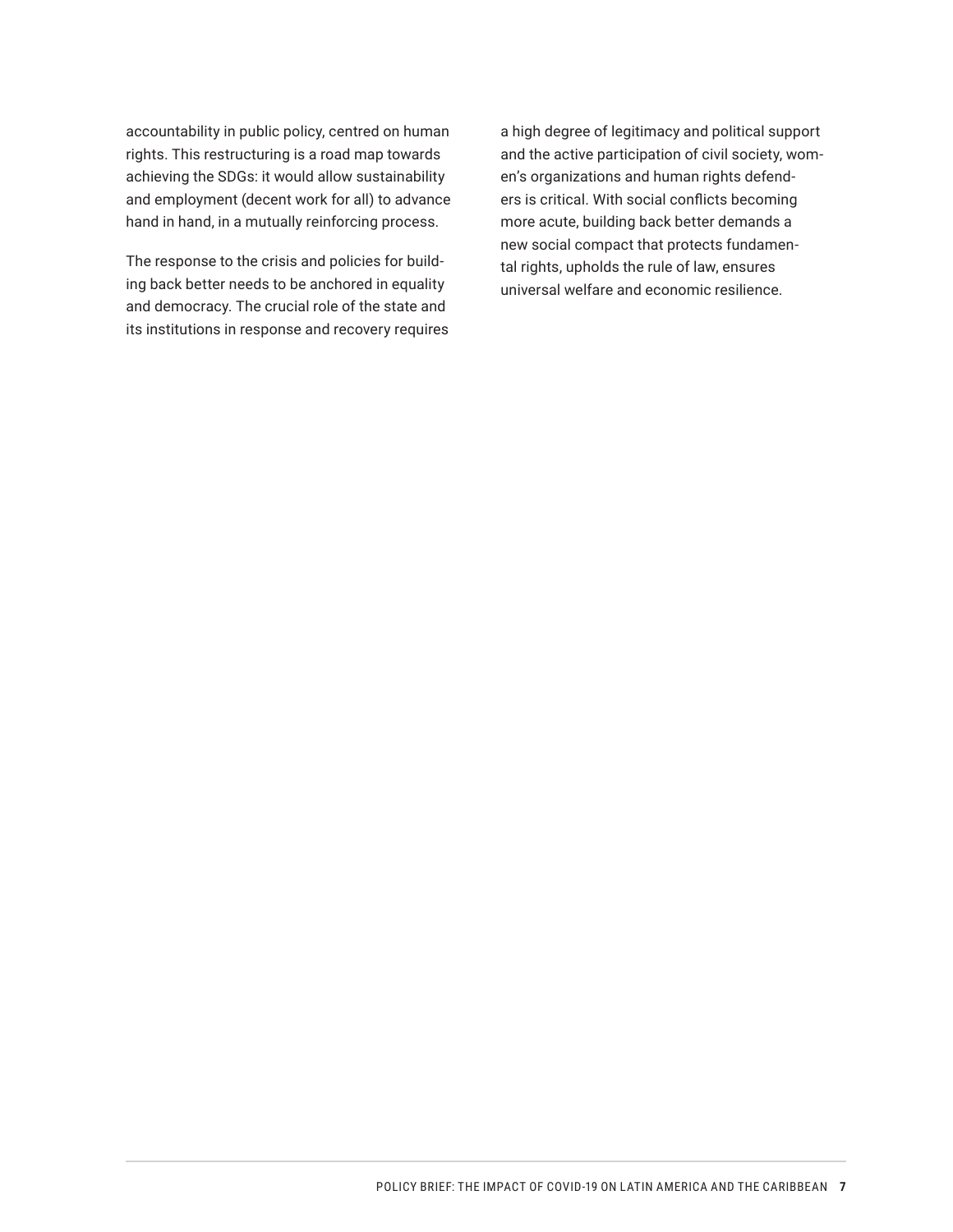# **II. COVID-19 is causing the region's worst health, economic, social and humanitarian crisis in a century**

### A.Health impacts

1. LATIN AMERICA AND THE CARIBBEAN HAS BECOME A COVID-19 HOT SPOT

Several Latin American and Caribbean countries show some of the highest numbers of absolute and per capita cases worldwide. With fragmented and unequal health systems, they are ill-prepared to handle a health and human crisis of this scale. Participation in health insurance plans was low.<sup>6</sup> Lack of access to quality health care and information is especially acute in rural and remote areas, affecting particularly indigenous peoples. Other barriers affecting indigenous peoples' access to health is the lack of an intercultural approach that encompasses native languages and customs, which is critical, inter alia, for indigenous women's sexual and reproductive health.<sup>7</sup>

Urban transmission of COVID-19 is of special concern to Latin America and the Caribbean as the world's most urbanized developing region. 80% of its population lives in cities and 17% is concentrated in six megacities,

with populations of over 10 million each.<sup>8</sup> Latin American and Caribbean cities are marked by inequality, with one in every five urban residents in the region living in slums,<sup>9</sup> where overcrowding and poor access to water and sanitation raise the risk of contagion.

The region is reliant on extraregional imports of medical products essential for treating COVID-19, with less than 4% of imports sourced from within the region itself.<sup>10</sup> International cooperation remains critical in the fight against COVID-19. General Assembly Resolution 74/274, which aims to ensure global access to medicines, vaccines and medical equipment to face COVID-19, represents a milestone in this regard.

### 2. RESPONSE TO THE HEALTH CRISIS

Governments of the region have reoriented public resources to address gaps in health services. Production capabilities have been adapted to meet demand for supplies that cannot be met through imports, including mechanical ventilators and PPE.

**<sup>6</sup>** Participation for employed people aged 15 and above was only 57.3% in 2016. Among the poorest income decile, this coverage was only 34.2%.

**<sup>7</sup>** On the health infrastructure in LAC, see the Global Health Observatory Data (http://www.who.int/gho/database/en) and PAHO, Core Indicators 2019: Health Trends in the Americas.

**<sup>8</sup>** United Nations, *World Urbanization Prospects: Highlights*, Population Division, New York, 2019.

**<sup>9</sup>** Global Urban Observatory,<https://unhabitat.org/guo>.

**<sup>10</sup>** ECLAC, "Restrictions on the export of medical products hamper efforts to contain coronavirus disease (COVID-19) in Latin America and the Caribbean", *COVID-19 Reports*, May 2020.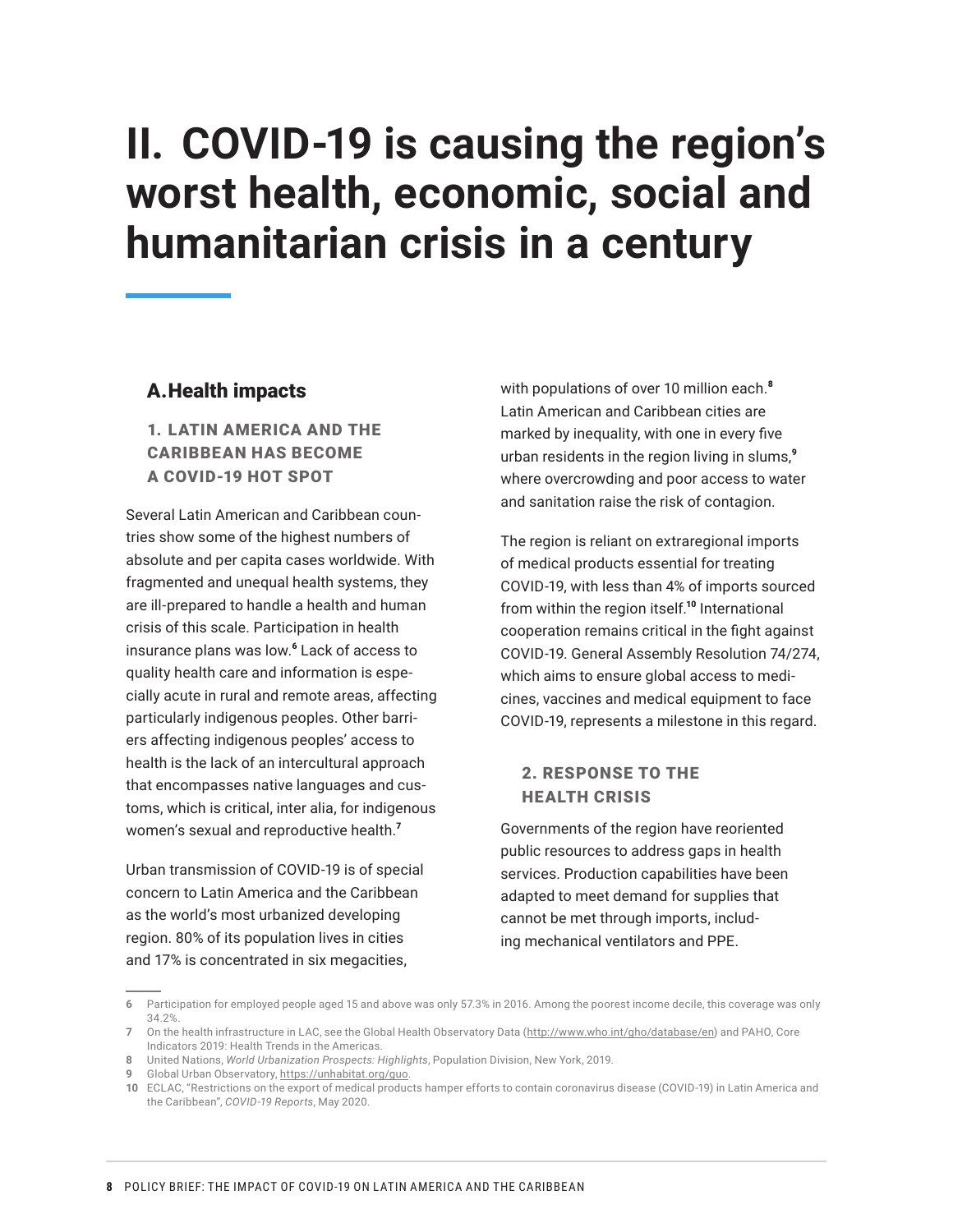#### **Policy recommendations to address the health crisis**

- > Ensure access to testing and care for all in need. The protection of populations with vulnerabilities, including persons with disabilities, people on the move, indigenous communities and older persons, should be afforded special attention, as laid out in the series of UN [policy briefs](https://www.un.org/en/coronavirus/UN-response). Health care for pre-existing conditions such as diabetes, high blood pressure and HIV/AIDS, among others, should remain accessible.
- > Ensure that health services essential for responding to the needs of survivors of violence against women and girls, including sexual and reproductive health services, are prioritized with adequate resources.
- > Consider removing trade restrictions, including tariffs, sanctions, quotas and non-tariff measures*,* that affect the deployment of medical equipment, medicines, inputs for food manufacturing and other essential goods to fight COVID-19 and its direct impacts on health and well-being, [as requested of leaders of the G20](https://www.un.org/africarenewal/news/coronavirus/letter-secretary-general-g-20-members).
- > In the recovery, increased investment in health systems will be vital. Achieving universal access and coverage, as well as improving health-care infrastructure, is necessary for the region's public health preparedness and to ensure basic rights to health. A care economy is urgently needed to reduce the burden of unpaid care work, which falls disproportionately on women.<sup>11</sup>
- > Identification and care of the most vulnerable people and regions in the first instance, and appropriately timed reopening measures. Investing in testing and contact

tracing, risk management measures and transparent communications to prevent new waves of infections is crucial.

### B. Economic impacts

### 1. KEY FACTS IN MACROECONOMICS AND TRADE

When the pandemic hit the region, its economies were already experiencing serious difficulties. In the preceding six years (2014–2019), economic growth had been the lowest (0.4%) recorded in since 1951. In addition, fiscal space contracted and public debt increased in Latin America, from about 30% of GDP in the period 2009–2011 to over 45% in 2019. In the Caribbean, the average debt was 68.5% of GDP in 2019. As a result of a series of external shocks, compounded by structural weaknesses and vulnerabilities and high exposure to natural disasters and the impacts of climate change, some Caribbean SIDS are among the most indebted economies in the world.

Fiscal capabilities in the region are limited and have very little or no redistributive impact, albeit with variations across countries. The limited fiscal space is strongly correlated with the low tax burden and regressive tax structure. In 2018, general government tax revenues in the region averaged 23.1% of GDP, well below the average of 34.3% of GDP for OECD countries. Tax evasion and avoidance and illicit flows further limit the fiscal space. Tax non-compliance in Latin America stood at US\$ 325 billion in 2018, equivalent to 6.1% of GDP.

ECLAC estimates that GDP could fall in Latin America and the Caribbean by 9.1% in 2020. The external drivers of this are an expected fall in exports  $(20<sup>612</sup>)$ , a decline in remittances

**<sup>11</sup>** Household Survey Data Bank, ECLAC.

**<sup>12</sup>** ECLAC estimate.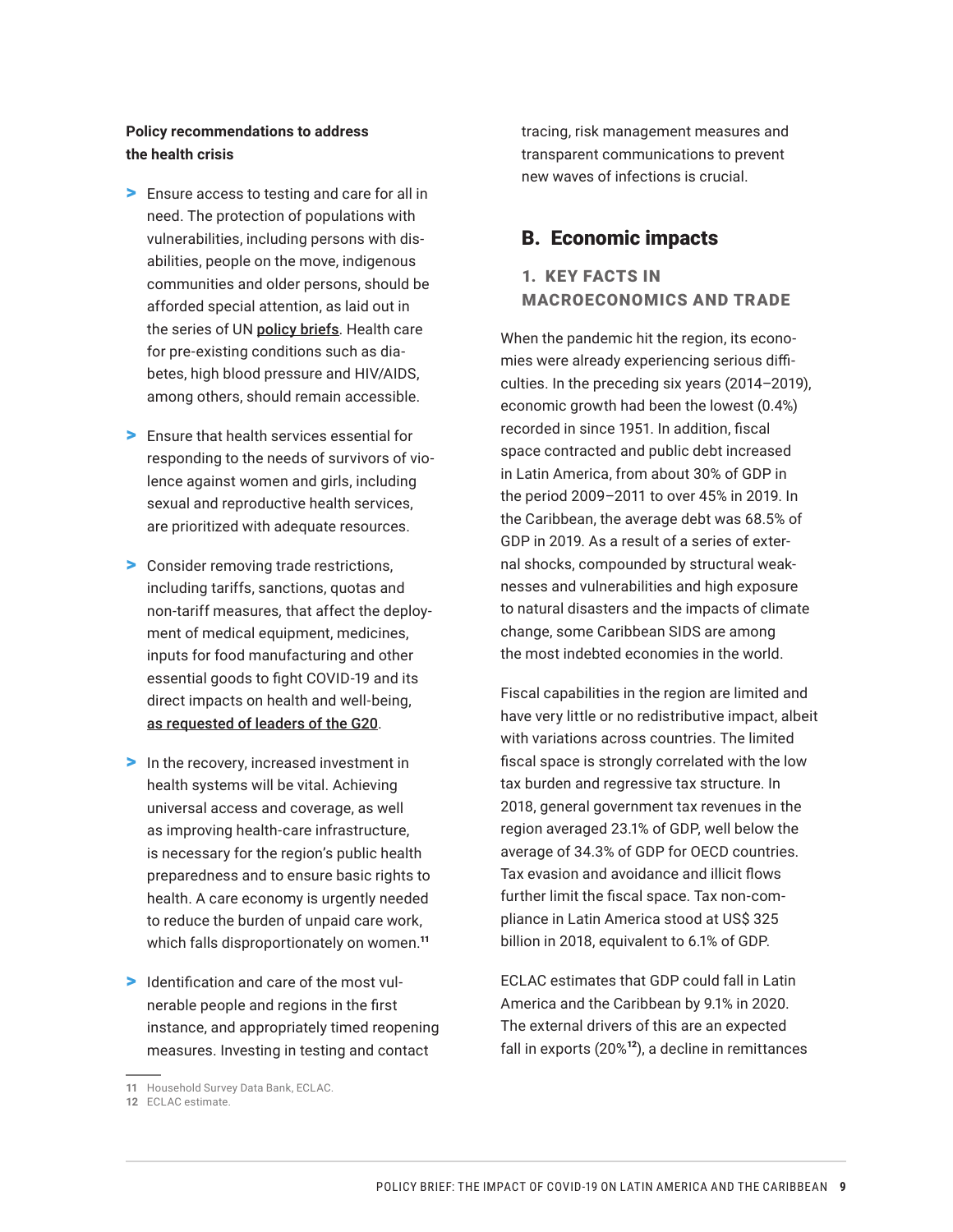to the region (of around  $20\%$ <sup>13</sup>) and lower demand in the tourism sector (during the first four months of the year tourist arrivals fell by 35% in Central and South America, and 39% in the Caribbean<sup>14</sup>) (see figure 1), which will hit the Caribbean particularly hard . Women will be especially affected, as they are more likely than men to work in accommodation and food services (60% of employees), a proxy measure of employment in the tourism sector.

The external shock is compounded by an internal shock produced by social distancing and lockdown measures, primarily affecting the service sector, and especially the informal sector, which represents a significant share of total employment in Latin America and the Caribbean. Many informal workers have relatively limited savings capacity to cope with periods of inactivity, nor do they have access to income substitution mechanisms such as unemployment insurance, associated with formal work. In addition, the shock is expected to have a disproportional impact on women, who are overrepresented in informal work, self-employment and the service sector (transport, business and social services), which currently employs 78% of women in the labour market.



## **FIGURE 1: CONTRIBUTIONS OF COMMODITY EXPORTS, REMITTANCES, AND TOURISM AND TRAVEL TO GDP, 2014–2018**<sup>15</sup> **(***% of GDP***)**

**13** World Bank [\(https://www.worldbank.org/en/news/press-release/2020/04/22/](https://www.worldbank.org/en/news/press-release/2020/04/22/world-bank-predicts-sharpest-decline-of-remittances-in-recent-history)

[world-bank-predicts-sharpest-decline-of-remittances-in-recent-history\)](https://www.worldbank.org/en/news/press-release/2020/04/22/world-bank-predicts-sharpest-decline-of-remittances-in-recent-history).

**14** UNWTO World Tourism Barometer and Statistical Annex, Update June 2020.

**15** Source: UN, on the basis of data from the World Bank (http://datatopics.worldbank.org/world-development-indicators) and the World Travel and Tourism Council (https://wttc.org).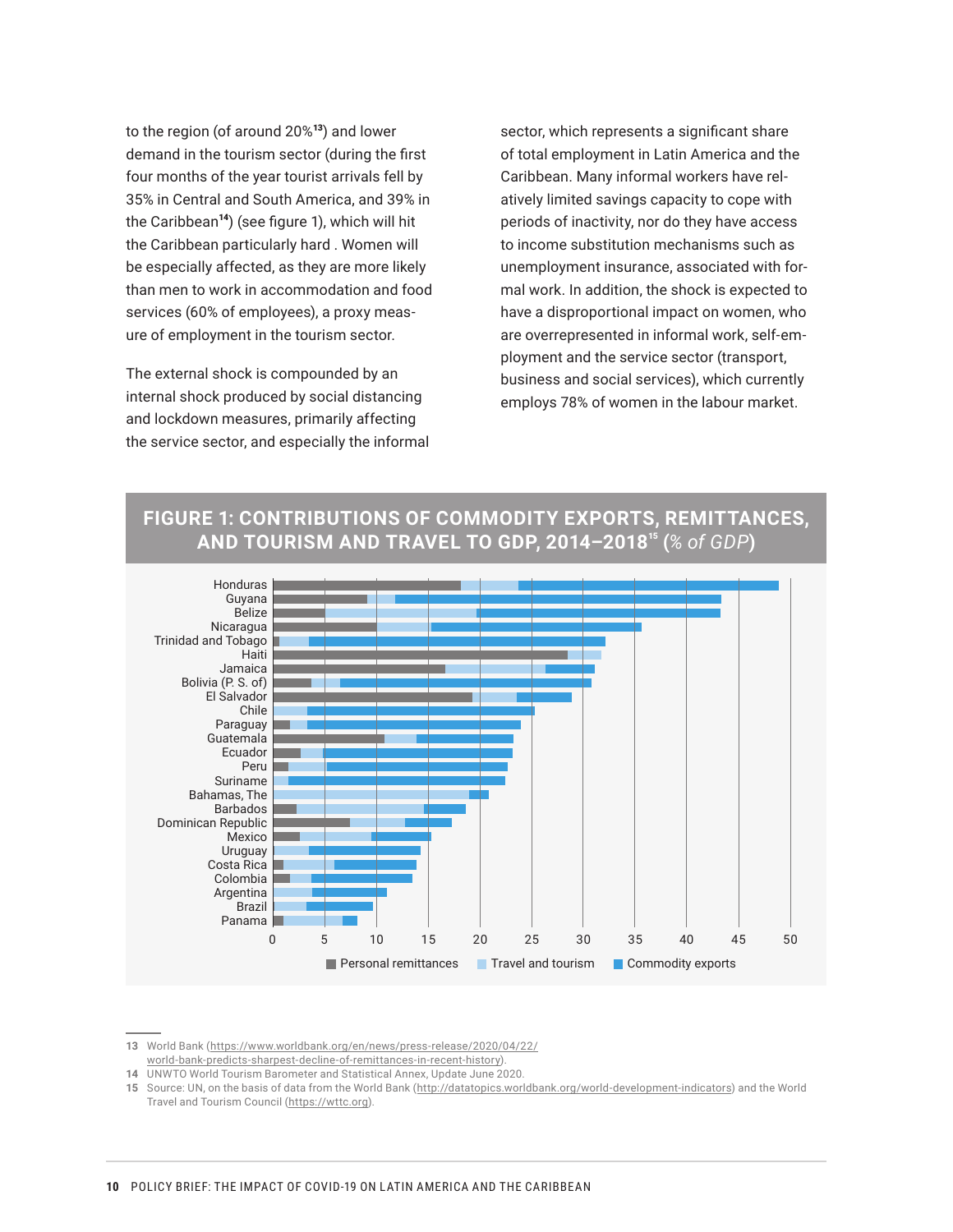#### 2. ECONOMIC RESPONSES

National policy responses have sought to increase public resources for the health sector, protect households (especially those in the most vulnerable situations), safeguard production capacity and employment, and stave off a liquidity crisis. The scale of the fiscal effort has already surpassed the stimulus implemented during the 2008 global financial crisis.<sup>16</sup>

#### 3. POLICY RECOMMENDATIONS: THE SHORT TERM

- > Macroeconomic policies, including fiscal policies, that support basic consumption by individuals and households and prioritize the most vulnerable.
- > Stronger national public care systems that, together with private initiatives in this sector, promote redistribution of unpaid care work within the families, facilitate women's participation in the labour market and create new job opportunities.
- > Strengthened fiscal systems with more progressive tax structures, while considering new ways to tax the digital economy and to improve and widen the set of corrective taxes related to the environment, such as carbon taxes, and to public health.
- > Monetary authorities could consider promoting financial stability by deploying measures such as foreign-exchange interventions, capital controls when necessary, easing pressure on dollar demand through international central bank cooperation, such as swap arrangements (which proved successful in maintaining dollar liquidity during the global financial crisis), and using special drawing rights (SDRs) to increase reserves.

Liquidity can also be provided through public banks, including national and multilateral development banking institutions.

> Consider ways of supporting MSMEs to prevent their bankruptcy. This could include measures such as direct liquidity injections, cash transfers, access to credit, or reductions in overheads. Government guarantees, direct interventions, capitalization, nationalization, investment in R&D and tax deferrals could also be considered.

#### 4. POLICY RECOMMENDATIONS FOR THE ECONOMIC RECOVERY

- > Current expenditure should give way to increased capital expenditure for effective recovery, in close coordination with industrial policies, generating crowding-in effects on private sector investment. Public debt-to-GDP ratios should fall through GDP growth rather than through public spending cuts.
- > Countering tax avoidance and tax evasion, along with regional and global coordination on fiscal and financial information exchange mechanisms.
- > Extending public investment in health infrastructure in a way that is compatible with the objective of universal health care, in line with the Political Declaration of the high-level meeting on universal health coverage, adopted in 2019.<sup>17</sup>
- > A big push for sustainable development may accelerate economic recovery and redirect investments towards zero-carbon sectors. This may also contribute to reutilization of idle industrial capacity. Investments in sustainable infrastructure, access to clean water, and environmental services that

**<sup>16</sup>** ECLAC, "Measuring the impact of COVID-19 with a view to reactivation", *COVID-19 Special Report*, No. 2, 21 April 2020.

**<sup>17</sup>** [https://undocs.org/en/A/RES/74/2.](https://undocs.org/en/A/RES/74/2)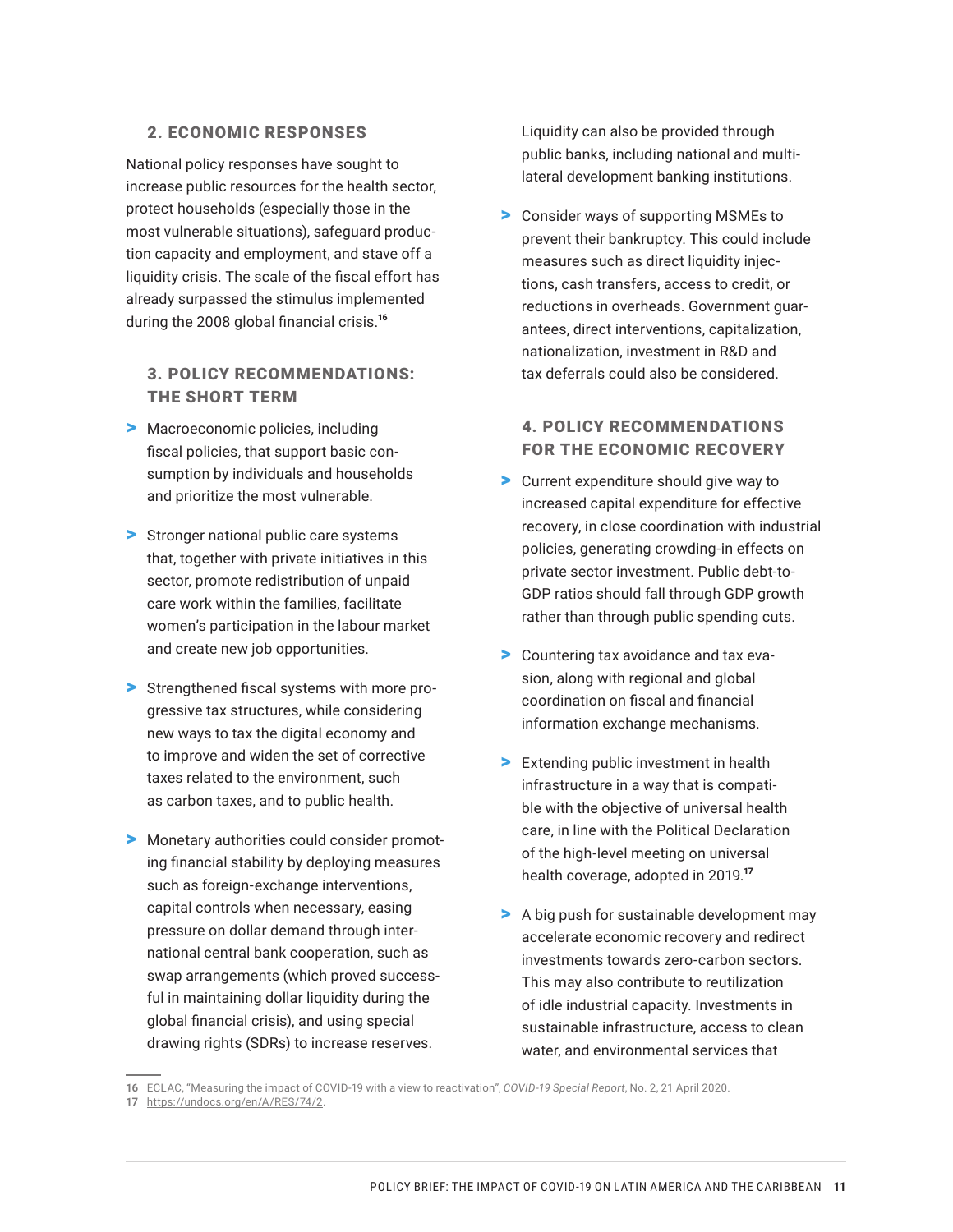boost employment (such as reforestation and the restoration of ecosystems) can contribute to attaining these objectives. The historically low prices of oil offer an opportunity to withdraw fossil fuel subsidies, while at the same time taking measures to cushion the impact on the poor.

- > Consider investing in local infrastructure and services and expanding the coverage and quality of non-motorized transport infrastructure and mass-transit systems, including the electrification of urban mobility.
- > Industrial and technological policies can play a crucial role in the new development model, including to drive zero-carbon sectors. The importance of such policies for resilience and growth has increased under the current circumstances, particularly in digital technologies. Cooperation between national governments, universities and other actors in science and technology, and investments in R&D, can be strengthened to develop domestic capabilities and ensure all people have the right to benefit from science and its applications.
- > Policies should promote meaningful participation by women and youth, and address gender bias barriers in the most technologically advanced and emerging sectors, including technology, medical supplies and pharmaceuticals.

# C.Social and humanitarian impacts

#### 1. POVERTY AND INEQUALITY

Latin America is one of the most unequal regions in the world and the differential impacts of COVID-19 risk making this situation worse.<sup>18</sup> The sharp drop in economic activity is expected to lift the unemployment rate from 8.1% in 2019 to 13.5% in 2020. The poverty rate is expected to rise by 7.0 percentage points in 2020, to 37.2%, while extreme poverty is expected to rise by 4.5 percentage points, from 11.0% to 15.5%, which represents an increase of 28 million people.

Women are overrepresented in poor households in the region: in 2018, for every 100 men between the ages of 25 and 59 living in poverty, there were 113 women in the same situation.

The pandemic is exacerbating existing food insecurity caused by environmentally driven food shortages, political turmoil, and dwindling purchasing power. Latin America and the Caribbean has seen an almost three-fold rise in the number of people requiring food assistance. The number of people experiencing acute food insecurity could increase by 11.7 million to 16.0 million people in 2020 because of the pandemic.<sup>19</sup> Haiti and the Central America Dry Corridor are areas of particular concern. The approaching hurricane season in the Caribbean presents an additional risk.

These trends also imply a rise in inequality. The Gini index is expected to increase with the pandemic by between 1.1% and 7.8% in several countries in the region. Although the region comprises mainly middle-income countries, middle-income households account for a small and vulnerable share of the total population. In the past decade, the middle-income segments have expanded in Latin America and the Caribbean, changing the region's social and political landscape.

**<sup>18</sup>** In 2018, the Gini coefficient of Latin America was 0.465, the highest of any region of the world.

**<sup>19</sup>** World Food Programme (WFP). WFP Global Response to COVID-19: June 2020. Baseline and projected numbers include moderately and severely food insecure Venezuelan migrants in Colombia, Ecuador, and Peru.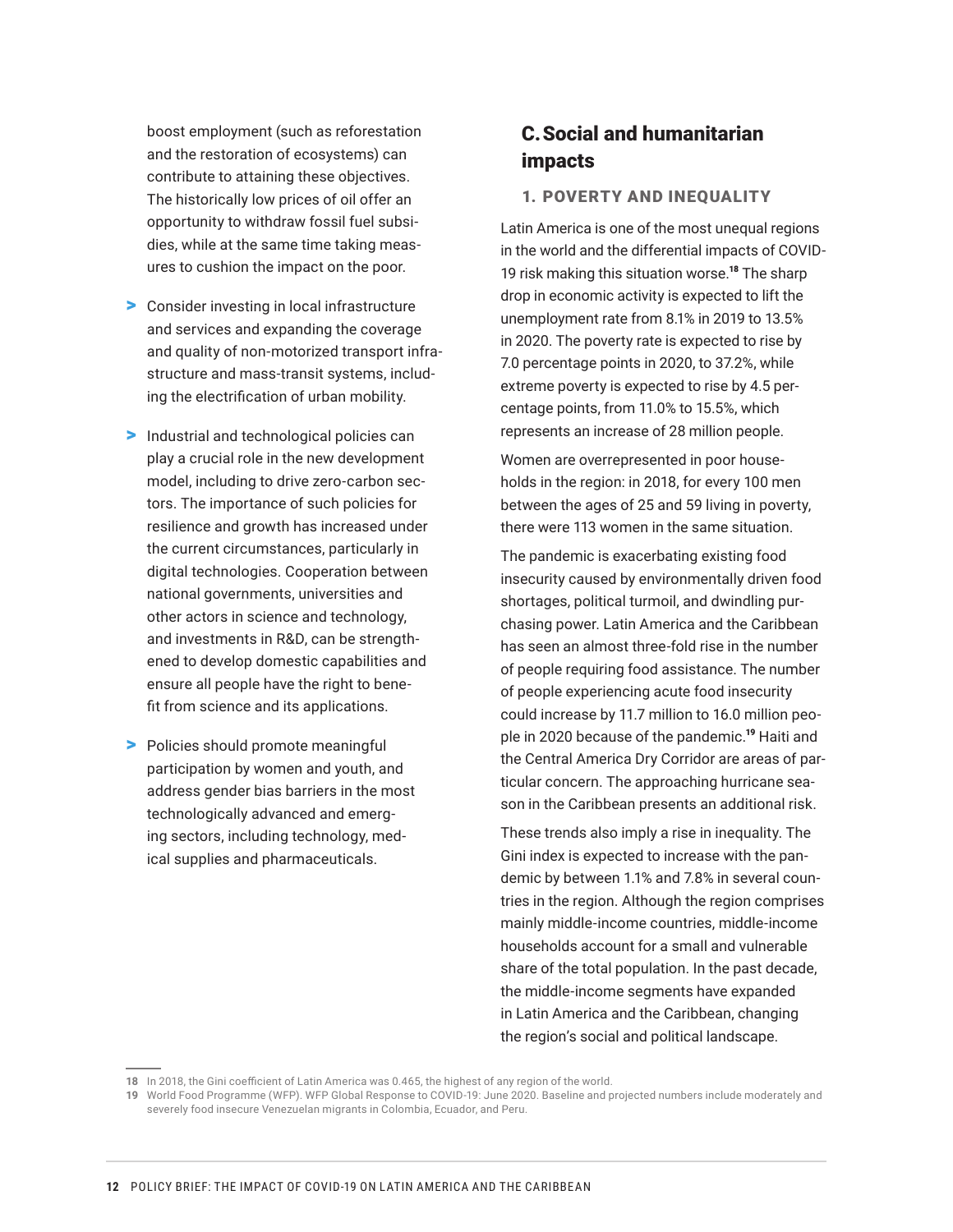





**<sup>20</sup>** Source: ECLAC, Household Survey Data Bank. Figures for 2020 are projections. The potential effects of the measures announced to mitigate the impact of COVID-19 are not included. The results only reflect the impacts of labour market deterioration. If the impact of the fall in remittances is considered, the effects are much worse.

<sup>21</sup> Source: ECLAC, on the basis of World Bank: http://datatopics.worldbank.org/world-development-indicators.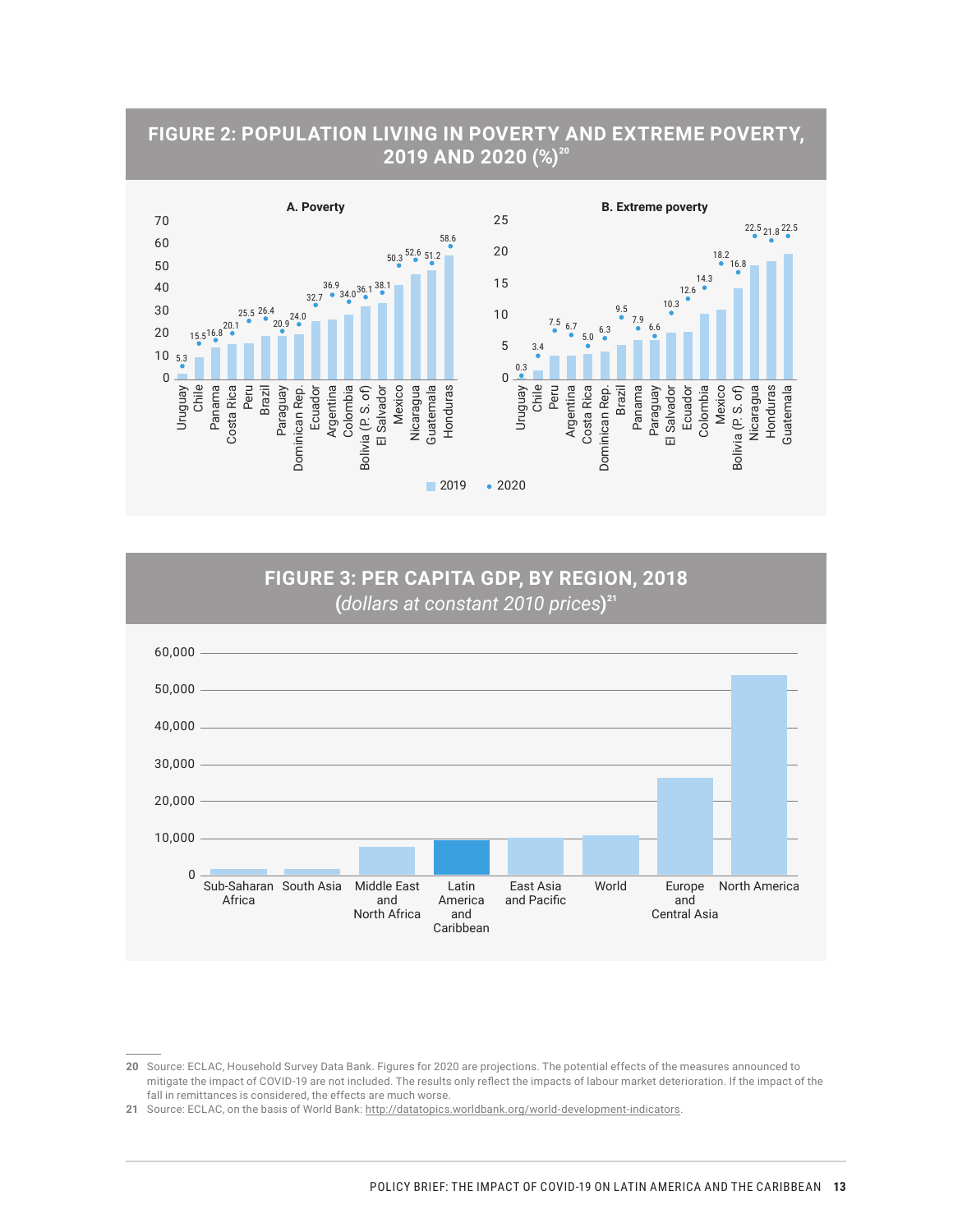However, most of this growth has occurred in the low- and lower-middle-income strata, where households are highly vulnerable to negative shocks and may easily fall back into poverty. In 2019, 77% of the Latin American

and Caribbean population belonged to lowor lower-middle-income groups (per capita income of less than three times the poverty line), with no savings to withstand a crisis.



**FIGURE 4: LATIN AMERICA: SHARE OF POPULATION AND AVERAGE YEARLY PER CAPITA INCOME,BY INCOME STRATUM, 2017 (***Percentages and dollars at constant 2010 prices***)** 22

#### 2. MOST AFFECTED POPULATIONS

The pandemic is having asymmetrical health and socioeconomic impacts based on age, gender, sexual orientation, ethnicity and migration and refugee status, among other factors. Across the region, there is increasing stigma, discrimination and hate speech targeting minorities, health personnel and those suspected of carrying the virus. Public policies need to address these asymmetries and combat racism, xenophobia and discrimination, based on human rights in the fight against COVID-19.

Older persons are at significant risk of death and severe disease owing to COVID-19 (particularly those aged over 80, about 2% of the region's population). About 13% of the region's population (85 million people) are over the age of  $60.^{23}$ 

Women and girls are especially hard hit by the pandemic. Women spend thrice the time that men do on unpaid domestic and care work each day — between 22 and 42 hours per week before the crisis. In spite of women's wider presence on the front lines of the crisis (they account for 72.8% of persons employed in the health-care sector), their income in this sector is

**22** Source: ECLAC. The figure includes data from 18 countries: Argentina, Venezuela, Brazil, Chile, Colombia, Costa Rica, the Dominican Republic, Ecuador, El Salvador, Guatemala, Honduras, Mexico, Nicaragua, Panama, Paraguay, Peru, Bolivia and Uruguay. **23** UN, World Population Prospects 2019 [online database] [https://population.un.org/wpp.](https://population.un.org/wpp)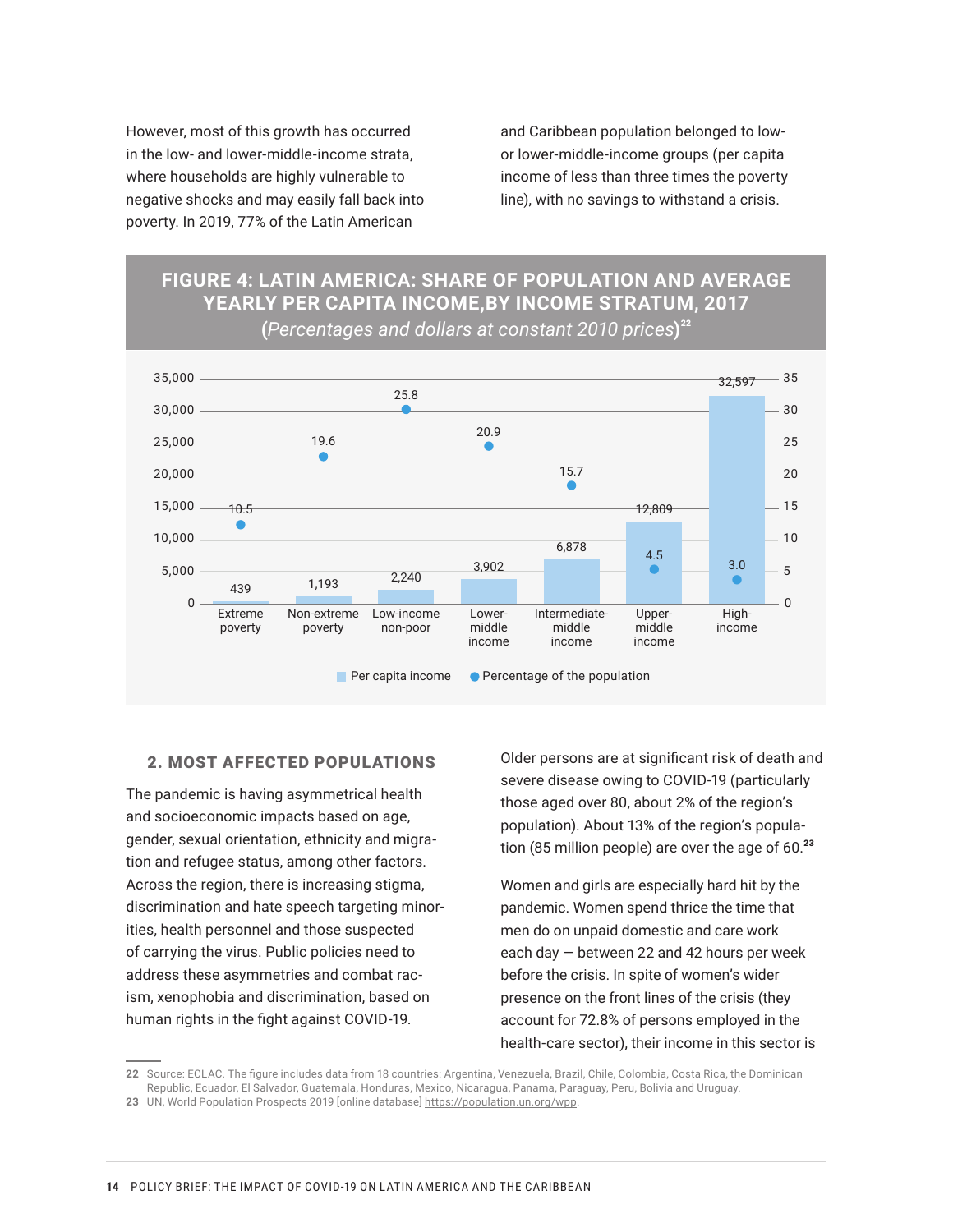25% lower than that of their male counterparts. Confinement, school closures and sick family members have placed additional pressures on women as primary caregivers. Domestic violence, femicide and other forms of sexual and gender-based violence have increased. Calls received by emergency helplines for women in Chile and Mexico, for instance, are reported to have increased by more than 50%.<sup>24</sup> It is critical to take all measures needed to put an end to domestic violence against women and girls.

Indigenous peoples and people of African descent (10% and 21% of the region's population, respectively) are also disproportionately affected, owing to worse socioeconomic conditions compared to the rest of the population, limited access to social protection, and high levels of discrimination in the labour market. Indigenous peoples are also more likely to live in areas with poor medical services and limited access to health infrastructure, water and sanitation. Their access

to information is also restricted as they often speak languages other than the official or majority languages. Indigenous peoples are nearly three times as likely to be living in extreme poverty, with limited access to resources.<sup>25</sup> Communities living in voluntary isolation are particularly vulnerable, and forcibly breaking their isolation poses severe threats, including to their life and health.

Although children and young people have been spared the worst health impacts to date, education has been interrupted across the region, with over 171 million students in Latin America and the Caribbean currently at home.<sup>26</sup> Schools have instituted distance-learning initiatives. Existing inequalities regarding study devices may exacerbate inequalities in education. Significant losses with respect to learning and human capital development risk deepening inequalities in the long term. The continuity of child-centred services with equity of access needs to be prioritized, as set out in the UN policy brief.<sup>27</sup>



# **FIGURE 5: STUDENTS WITH ACCESS TO DIFFERENT STUDY DEVICES IN THE POOREST AND RICHEST INCOME BRACKETS, 2018 (***%***)** 28

**<sup>24</sup>** United Nations Office on Drugs and Crime (UNODC).

**<sup>25</sup>** United Nations, "Indigenous peoples & the COVID-19 pandemic: considerations", Department of Economic and Social Affairs: [https://](https://www.un.org/development/desa/indigenouspeoples/wp-content/uploads/sites/19/2020/04/COVID19_IP_considerations.pdf) [www.un.org/development/desa/indigenouspeoples/wp-content/uploads/sites/19/2020/04/COVID19\\_IP\\_considerations.pdf](https://www.un.org/development/desa/indigenouspeoples/wp-content/uploads/sites/19/2020/04/COVID19_IP_considerations.pdf).

**<sup>26</sup>** United Nations Development Programme (UNDP).

**<sup>27</sup>** United Nations, "The impact of COVID-19 on children" ([https://unsdg.un.org/sites/default/files/2020-04/160420\\_Covid\\_Children\\_](https://unsdg.un.org/sites/default/files/2020-04/160420_Covid_Children_Policy_Brief.pdf) [Policy\\_Brief.pdf\)](https://unsdg.un.org/sites/default/files/2020-04/160420_Covid_Children_Policy_Brief.pdf). UNESCO, "Covid-19: school closures around the world will hit girls hardest" ([https://en.unesco.org/news/](https://en.unesco.org/news/covid-19-school-closures-around-world-will-hit-girls-hardest) [covid-19-school-closures-around-world-will-hit-girls-hardest](https://en.unesco.org/news/covid-19-school-closures-around-world-will-hit-girls-hardest)).

**<sup>28</sup>** Source: UNDP, based on the OECD Programme for International Student Assessment (PISA), 2018.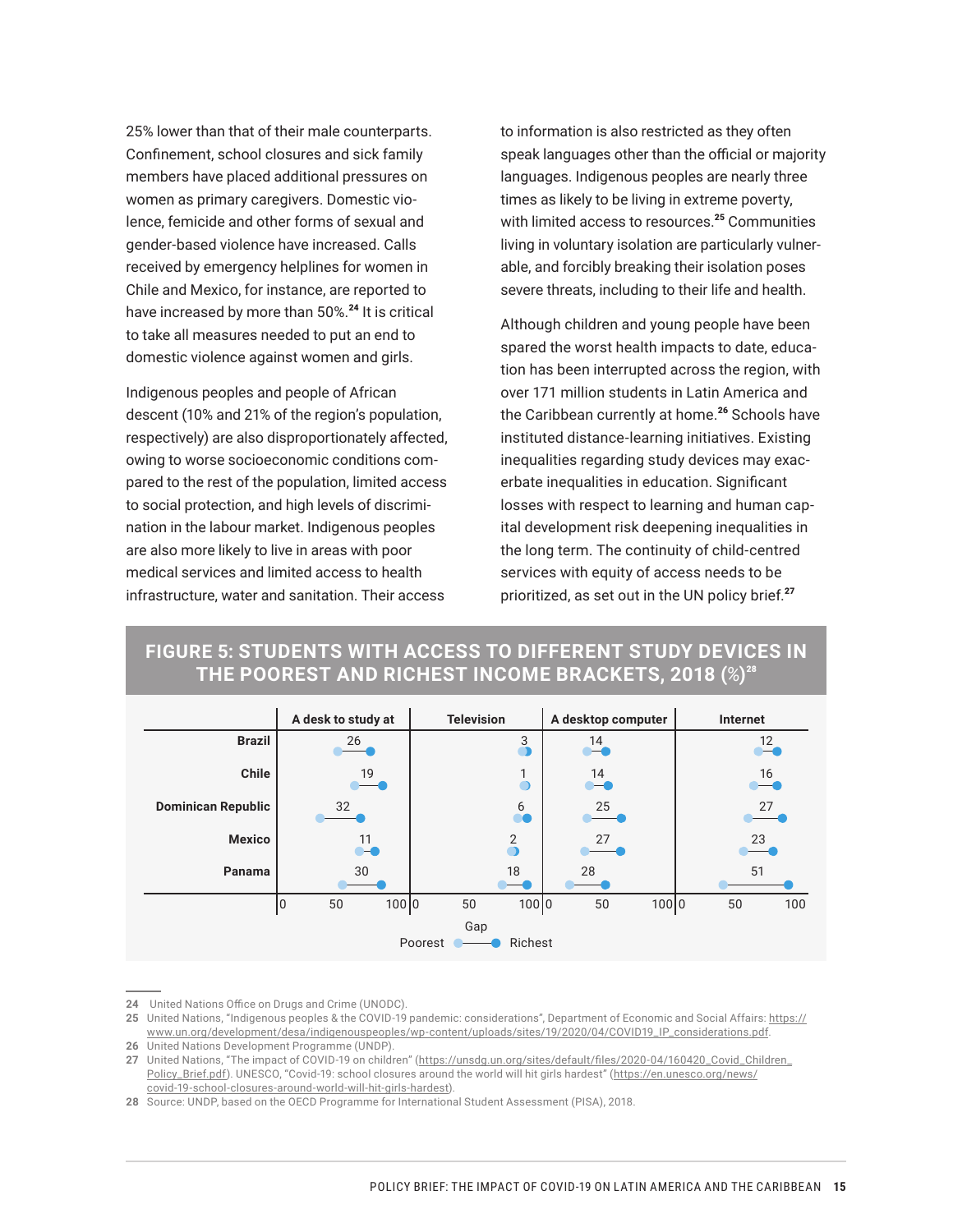Persons with disabilities, who number 70 million in Latin America and the Caribbean, are at greater risk from COVID-19 and of poor diagnosis and treatment access, owing to the lack of information in accessible formats and poor accessibility to health facilities.<sup>29</sup>

Homeless people are overexposed to the risk of contracting COVID-19 because of their lack of housing, food and access to health-care services.

Overexposure is also a concern for persons deprived of their freedom, owing to the high risk of infection in confined conditions, characterized by alarming high overcrowding and insufficient improvements in sanitization and health services. Despite some efforts of governments to reduce the incidence of the virus in detention centres, and to implement early release measures, thousands of detainees have been infected and dozens have died.

Refugees and migrants are often excluded from national social protection systems although they face profound challenges in accessing basic rights and services. Furthermore, most countries in the region have declared a state of emergency and have partially or completely closed borders and banned non-resident foreigners from entering their territory. Migrants and refugees have made an important contribution to destination countries as essential workers in the health sector and in food supply chains, often without proper health and social protection.<sup>30</sup>

LGBTI people are overrepresented among the homeless, those living in poverty, those with compromised immune systems (HIV) and informal workers. Their access to health services and education may be limited because

of stigma and discrimination, or fears of violence or arrest. LGBTI people are also more likely to be subject to hate speech.

### 3. GOVERNMENT MEASURES TO INCREASE SOCIAL PROTECTION

Since mid-March, governments across the region have announced social protection measures in response to the sudden drop in worker and household incomes, particularly among the most vulnerable populations. As of 26 June 2020, 29 countries in the region had adopted 194 social protection measures to help households. The cash and in-kind transfers implemented in 26 countries to support families in situations of poverty and vulnerability during the crisis covered approximately 69 million households (286 million people, or 44% of the population). Projected expenditure over six months will amount to some US\$ 69 billion, about 1.4% of GDP for 2020.

Governments could consider exploring mechanisms to provide all people living in poverty with basic emergency incomes. This could include the possibility of providing the equivalent of one national poverty line. Based on the expenditure over the course of six months on pre-existing poverty reduction programmes (0.6% of GDP) and the emergency transfers already under way in the region (1.4% of GDP), additional spending to provide every person in poverty with a basic income equivalent to the national poverty line for six months would amount to 1.9% of GDP (see figure 6). In order to address food insecurity and malnutrition, these measures could be complemented, when necessary, by anti-hunger grants for those living in extreme poverty.

**<sup>29</sup>** United Nations, "Policy brief: a disability-inclusive response to COVID-19", May 2020 [online] [https://www.un.org/sites/un2.un.org/files/](https://www.un.org/sites/un2.un.org/files/sg_policy_brief_on_persons_with_disabilities_final.pdf) [sg\\_policy\\_brief\\_on\\_persons\\_with\\_disabilities\\_final.pdf](https://www.un.org/sites/un2.un.org/files/sg_policy_brief_on_persons_with_disabilities_final.pdf).

**<sup>30</sup>** United Nations, "Policy brief: COVID-19 and people on the move", June 2020 [online] [https://www.un.org/sites/un2.un.org/files/sg\\_](https://www.un.org/sites/un2.un.org/files/sg_policy_brief_on_people_on_the_move.pdf) [policy\\_brief\\_on\\_people\\_on\\_the\\_move.pdf](https://www.un.org/sites/un2.un.org/files/sg_policy_brief_on_people_on_the_move.pdf).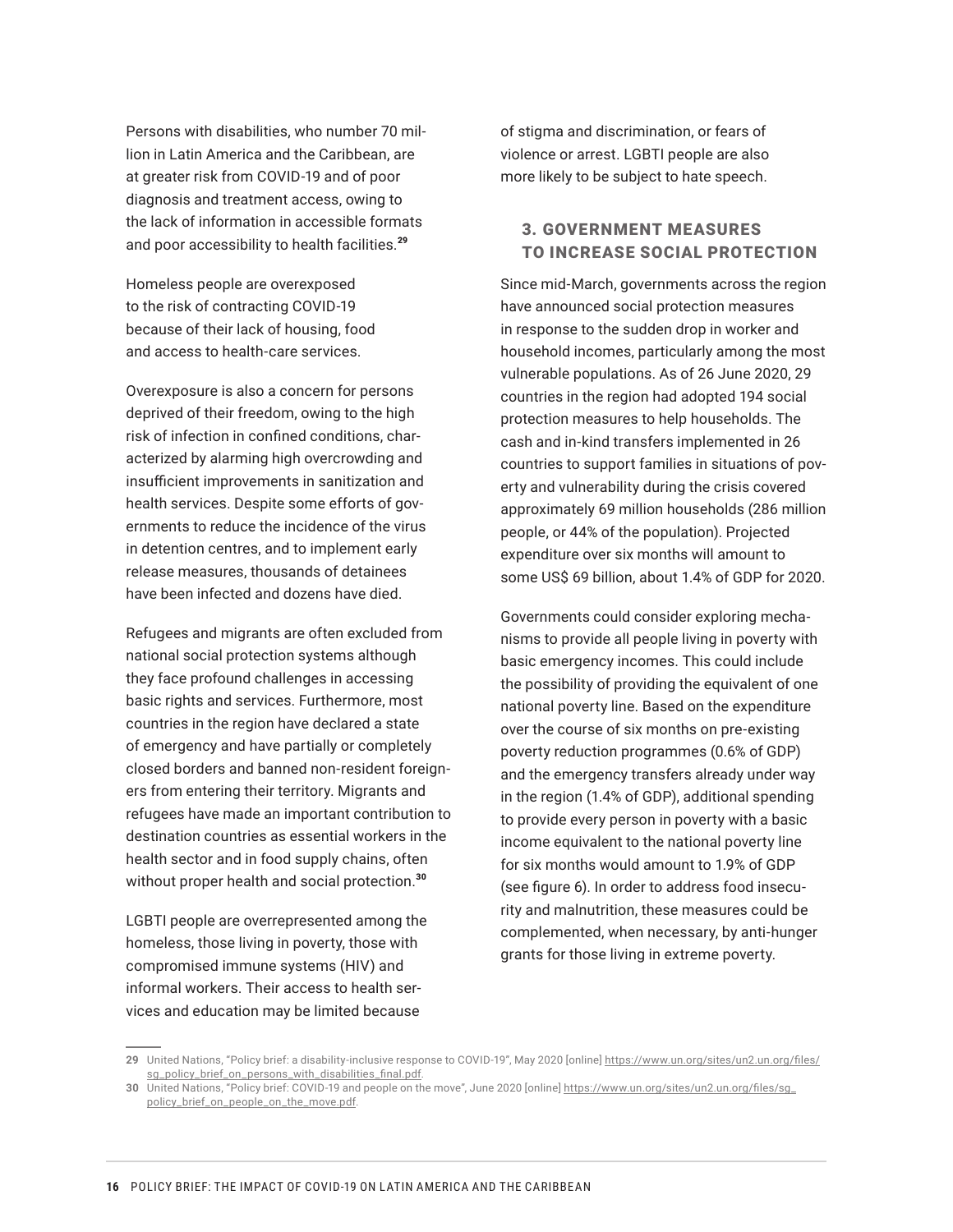| Cash transfers <sup>32</sup>                                                                                                                          | In-kind transfers                                                          | <b>Provision of basic</b><br><b>services</b>                                                                                                       | <b>Social protection for</b><br>formal workers                                                                                                                               | <b>Other direct support</b><br>to individuals<br>or families                                  |
|-------------------------------------------------------------------------------------------------------------------------------------------------------|----------------------------------------------------------------------------|----------------------------------------------------------------------------------------------------------------------------------------------------|------------------------------------------------------------------------------------------------------------------------------------------------------------------------------|-----------------------------------------------------------------------------------------------|
| • New cash trans-<br>fer programmes<br>• Expansion of<br>existing pro-<br>grammes (early<br>disbursement,<br>increased<br>amounts, wider<br>coverage) | $\bullet$ Food<br>• Medicines<br>$\bullet$ Masks<br>• Cleaning<br>products | Suspension or<br>waiver of bill pay-<br>ment for:<br>• Water<br>• Electricity<br>$\bullet$ Gas<br>• Communications<br>(telephone,<br>Internet, TV) | • Reduced expo-<br>sure to COVID-19<br>(teleworking)<br>$\bullet$ Income and<br>employment<br>protection<br>(unemployment<br>insurance, sick<br>leave, bans on<br>dismissal) | $\bullet$ Tax relief<br>• Loan and mort-<br>gage payment<br>accommodations<br>• Price control |

## **TABLE 1: SOCIAL PROTECTION MEASURES TAKEN IN RESPONSE TO COVID-19**<sup>31</sup>

**FIGURE 6: ESTIMATED ADDITIONAL COST OF CASH TRANSFERS EQUIVALENT TO ONE POVERTY LINE TO ADDRESS THE IMPACT OF THE COVID-19 PANDEMIC, BY DURATION**<sup>33</sup>



**33** Source: ECLAC. The countries included are: Argentina Venezuela, Brazil, Chile, Colombia, Costa Rica, the Dominican Republic, Ecuador, El Salvador, Guatemala, Honduras, Mexico, Nicaragua, Panama, Paraguay, Peru, Bolivia and Uruguay.

**<sup>31</sup>** Source: ECLAC.

**<sup>32</sup>** Transfers for persons and households in situations of poverty and vulnerability, including informal workers.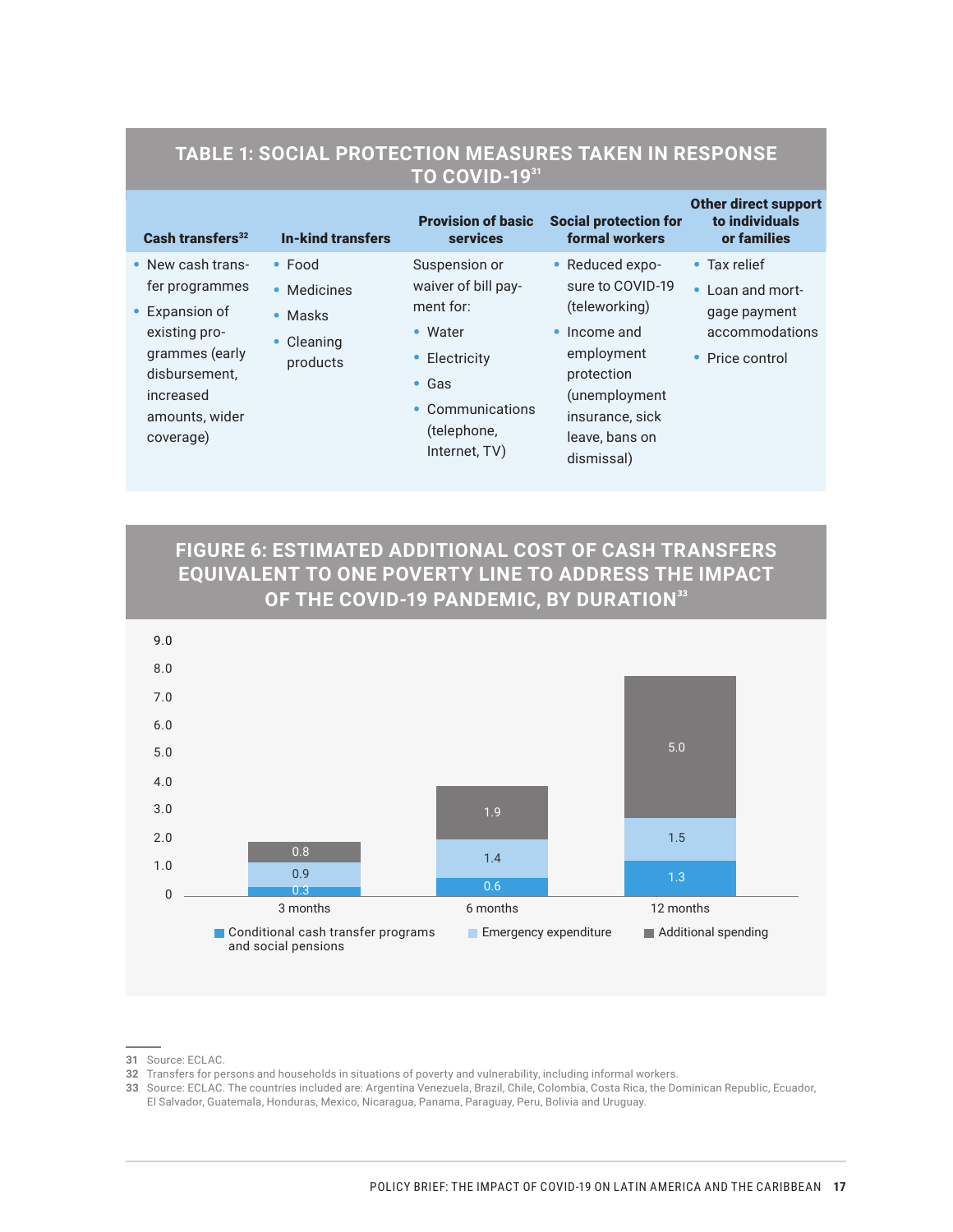Governments need to prioritize continued and equal access to education for all children and young people, particularly those from the poorest households. Digital platforms for students and teachers that have been implemented in Colombia, Costa Rica, Peru and other countries have been acknowledged as good practices. Protocols that enable schools and childcare services to reopen as soon as possible and strategies to re-engage dropouts are crucial, recognizing the risk that thousands of students could drop out of school.

Efforts to reduce overcrowding in prisons should be bolstered. Measures could be taken to prevent further contagion among prisoners, such as early release for the most vulnerable (detainees with underlying health conditions or living with HIV, pregnant women and older persons) or for low-risk offenders. Now more than ever, pretrial detention should be a measure of last resort and governments should release every person detained without sufficient legal basis.

When restrictions on freedom of movement or access to national territories are imposed, it is important to do so in a manner that respects international human rights*,* humanitarian and refugee law, in particular the prohibition of arbitrary detention and collective expulsion and the principles of non-discrimination and non-refoulement.<sup>34</sup> Inclusion of migrants and refugees in national COVID-19 response programmes should be aligned with policies regarding humanitarian visas and special temporary arrangements that ensure a minimum protection threshold, as well as with efforts to enhance access to asylum though simplified or accelerated refugee status determination procedures.

#### 4. UNIVERSAL SOCIAL PROTECTION IN THE RECOVERY

- > In the effort to reshape the development model in the recovery, countries could consider moving towards a permanent and unconditional universal basic income to satisfy basic needs*.* This could be implemented over time, in accordance with each country's situation. Given the increasing incidence of poverty among children, a universal child grant could be an appropriate stepping stone.
- > In the recovery period, it will be vital to consolidate universal, redistributive and solidarity-based social protection systems that are rooted in a human rights-based approach to avoid discrimination or any disproportionate impact on vulnerable groups and ensure adequate access to all basic services. Guarantees for social well-being should be defined according to national capacities and in line with international standards.<sup>35</sup>
- > It will also be crucial to develop labour inclusion programmes for the direct creation of decent jobs, with a focus on the most poor and vulnerable and the aim to improve environmentally sustainable basic public services (e.g. water and sanitation), community infrastructure, housing, and care systems.
- > When assessing social projects, the costs of the absence of a welfare state in terms of physical and mental health, education, productivity losses and violence should be considered*.*

**<sup>34</sup>** United Nations, "Policy brief: COVID-19 and people on the move", June 2020 [online] [https://www.un.org/sites/un2.un.org/files/sg\\_](https://www.un.org/sites/un2.un.org/files/sg_policy_brief_on_people_on_the_move.pdf) [policy\\_brief\\_on\\_people\\_on\\_the\\_move.pdf](https://www.un.org/sites/un2.un.org/files/sg_policy_brief_on_people_on_the_move.pdf).

**<sup>35</sup>** In particular the 2030 Agenda for Sustainable Development, the Social Protection Floors Recommendation (No. 202) of the International Labour Organization (ILO), the Regional Agenda for Inclusive Social Development ([http://repositorio.cepal.org/bitstream/](http://repositorio.cepal.org/bitstream/handle/11362/45330/1/S2000094_en.pdf) [handle/11362/45330/1/S2000094\\_en.pdf\)](http://repositorio.cepal.org/bitstream/handle/11362/45330/1/S2000094_en.pdf), and and the Global Compact on Refugees (UNHCR/Global Refugee Forum, "The role of the global compact on refugees in the international response to the COVID-19 pandemic", June 2020 [online] [https://globalcompactrefugees.org/article/role-global-compact-refugees-international-response-covid-19-pandemic.](https://globalcompactrefugees.org/article/role-global-compact-refugees-international-response-covid-19-pandemic)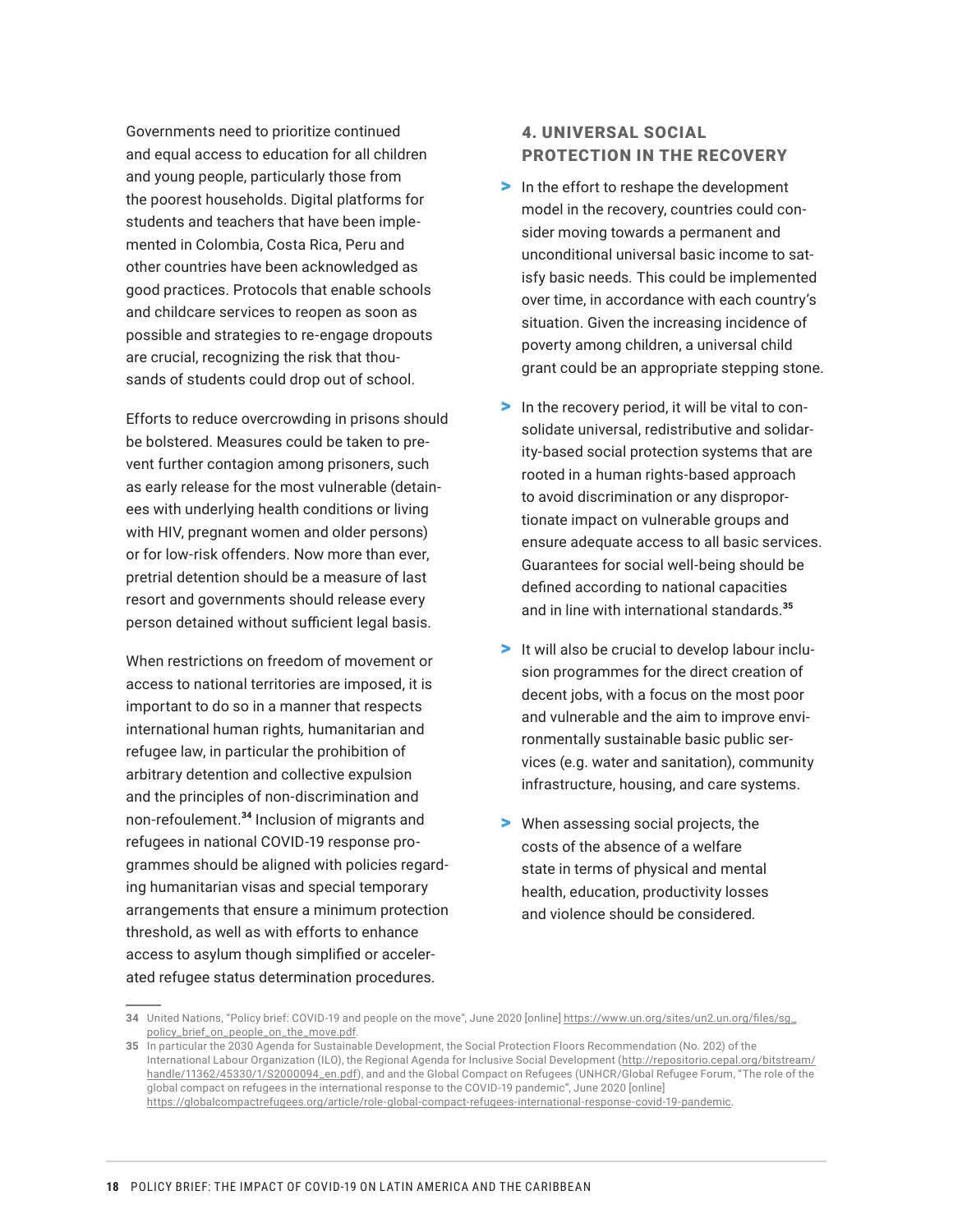### D. Environmental impacts

## 1. THE ENVIRONMENTAL CHALLENGE REMAINS A PRESSING ISSUE IN LATIN AMERICA AND THE CARIBBEAN

The COVID-19 crisis has brought home the costs of lack of preparedness and failure to heed the scientific community, lessons with even greater stakes in the context of climate change. Moreover, recovery from the pandemic is a unique opportunity to transition to a more sustainable relationship between humans and nature. Latin America and the Caribbean is one of the most megadiverse regions of the world and possesses a vast natural heritage. In addition to being home to 8 of the world's 17 megadiverse countries, located in the Andes-Amazon basin and in Mesoamerica, it has unique ecosystems, marine biodiversity and two primary regions of crop diversity.

The Living Planet Index<sup>36</sup> for Latin America and the Caribbean shows a decrease of 89% in the abundance of species populations since 1970, the most dramatic loss in any biogeographical world area. Deforestation is a key source of the region's carbon dioxide  $(CO<sub>2</sub>)$  emissions; in April 2020, deforestation in the Amazon had increased by 64% compared to April 2019.<sup>37</sup> Unsustainable deforestation, mining, and overfishing is depriving dependent and vulnerable communities of their livelihoods. The costs of insufficient climate action are on the rise, especially for small island developing states.

Legislation to protect the environment is being relaxed, and violence against environmental defenders, including those defending indigenous peoples, lands, territories and resources,

has increased. As deregulation exposes new territories and communities to deforestation, forced displacements, extraction of natural resources and the destruction of ecological systems, conflicts and violations of human rights become more frequent. In 2018, of the 164 globally recorded killings of environmental defenders, many of whom were indigenous persons, 83 took place in the region.<sup>38</sup>

The focus on the pandemic should not result in the environment being neglected. With the exceptions of Suriname and Chile, Latin American and Caribbean countries have not yet updated their nationally determined contributions (which should be completed this year) on reducing  $CO<sub>2</sub>$  emissions.

The region has a valuable tool to seek people-centred solutions grounded in nature: the Regional Agreement on Access to Information, Public Participation and Justice in Environmental Matters in Latin America and the Caribbean (Escazú Agreement) $39$ . As the first regional environmental treaty that aims to safeguard the right of present and future generations to a healthy environment, the Escazú Agreement provides tools to address the most pressing environmental concerns. By enhancing access to data, knowledge, and information, and by engaging vulnerable groups, it upholds fundamental values of democratic life and fosters responsive public policies. When the agreement enters into force and is implemented, countries will be better placed to preserve their strategic natural heritage through more inclusive and community-oriented actions.

**39** <https://www.cepal.org/en/escazuagreement>.

**<sup>36</sup>** https://livingplanetindex.org/home/index.

**<sup>37</sup>** National Institute for Space Research (INPE), Ministry of Science, Technology and Innovation of Brazil.

**<sup>38</sup>** Global Witness, *Enemies of the State?: How governments and business silence land and environmental defenders*, London, 2019.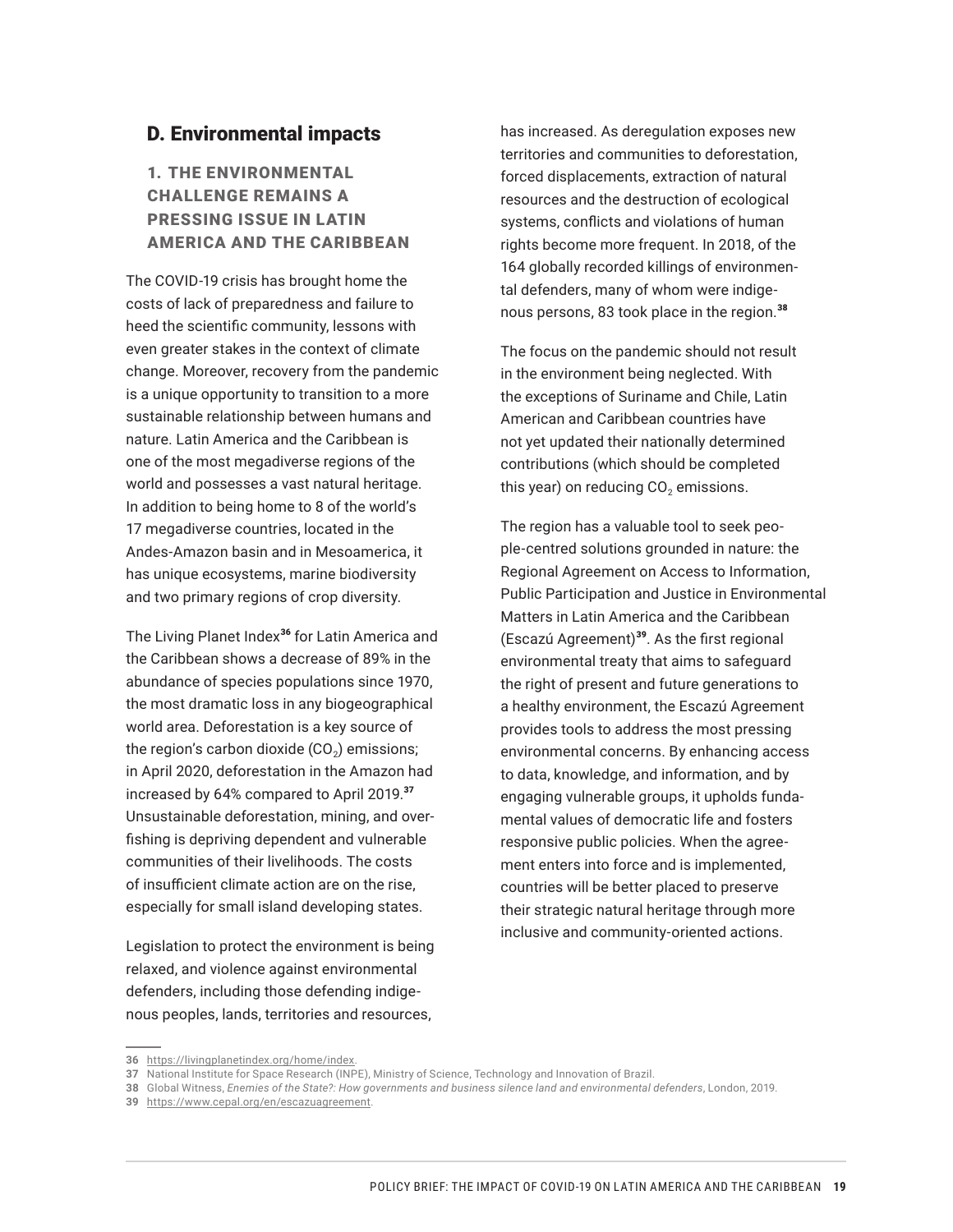## 2. POLICY RECOMMENDATIONS FOR AN INCLUSIVE AND ENVIRONMENTALLY FRIENDLY RECOVERY

Investments in the recovery should focus on public infrastructure, such as smart electrical grids, sustainable transport, sanitation, smart cities and smart buildings, which are both more inclusive and more environmentally friendly. These policies will be the core of the big push for sustainability. Special consideration could be given to productive capacity that is idle as a result of the supply and demand shock.

The pandemic reminded us of the importance of basic necessities and services. Efforts should be made to strengthen regulations and effectively

implement universal access to drinking water, clean air, sanitation and adequate housing. These are investments in a meaningful recovery. In the short term, mitigating measures should be adopted to shore up these basic rights.

Recovering better from the pandemic should be a whole-of-society effort requiring transparency, accountability and multi-stakeholder partnerships and dialogues. The effective protection of environment defenders is key, as well as the rights of communities in territories which are being encroached upon by predatory extractive activities. Fighting the crisis should not come at the cost of relaxing standards of environmental protection or protection of human rights.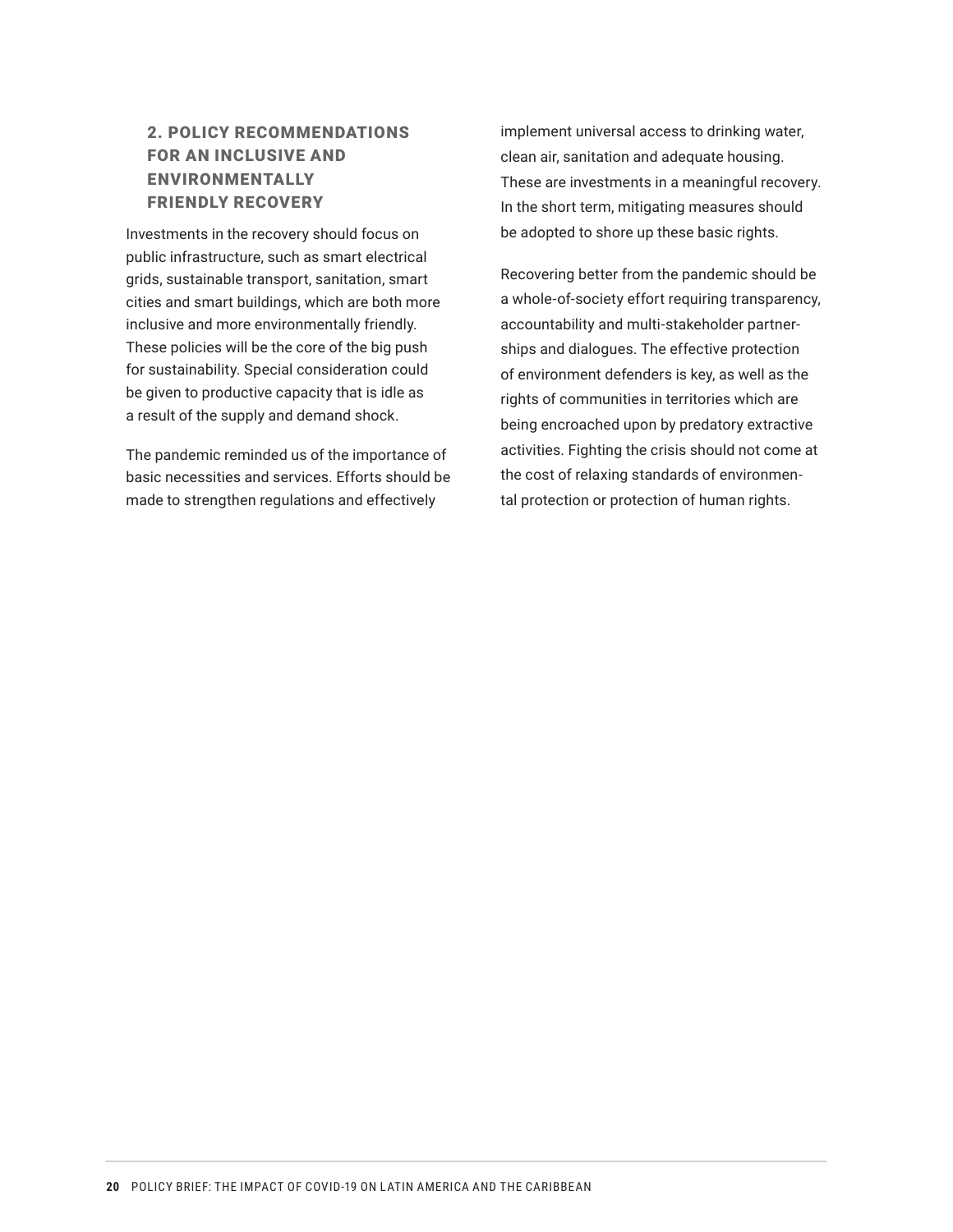# **III.Reshaping the development model while strengthening democracy and human rights**

# A. More space for innovation in economic thinking and policy

Recovery from this pandemic should lead to greater equality, respect for nature and the environment, and the defence of democracy and human rights. The state has a critical role in shaping the response and moving towards a new model of sustainable development but all of society must be part of the effort. There is no place for marginalization and discrimination; recovery will be effective only if it adopts a human rights-based approach and is participatory, inclusive and transparent.

# B.The need to protect and strengthen democracy, transparency and open debate in public policy

Democracy is relatively recent and hard-won in Latin America and the Caribbean, with many successful transitions from authoritarian rule. However, in recent years, citizens have grown distrustful of political representatives and institutions and have increasingly demanded that governments deliver solutions. High levels of inequality and weak or fragmented welfare systems reflect the region's authoritarian past, with highly concentrated economic structures that have a strong inherent bias and discrimination against certain groups defined by income, gender, age, race or ethnicity.

Inequality increases the risks from the virus and undermines response, as well as generating tensions that accentuate political conflict and erode the legitimacy of democratic regimes.

The impact of the pandemic may pose further challenges to democracy. First, it heightens inequality and makes differences between social groups more visible, which may reinforce the perception that democracy has failed to respond to the most urgent needs of vulnerable groups. Second, temporary measures introduced during the crisis, in particular those limiting the exercise of human rights, may restrict the participation and mobilization of civil society and its capacity to hold governments accountable. Emergency measures may allow powerful interest groups to instrumentalize the crisis and impose agendas that otherwise would not be accepted by society. As called for in the policy brief on COVID-19 and human rights, it will be important that any such measures are proportionate, time-limited and transparent.

In recent years, trust in institutions has been on the wane in Latin America and the Caribbean. A wave of social unrest erupted in 2019, with protests across multiple countries of the region. Some of the preventive measures to mitigate the spread of the pandemic further fuelled social tensions and triggered protests to demand basic services. Allegations of corruption related to the misuse of COVID-19 emergency funds are already multiplying.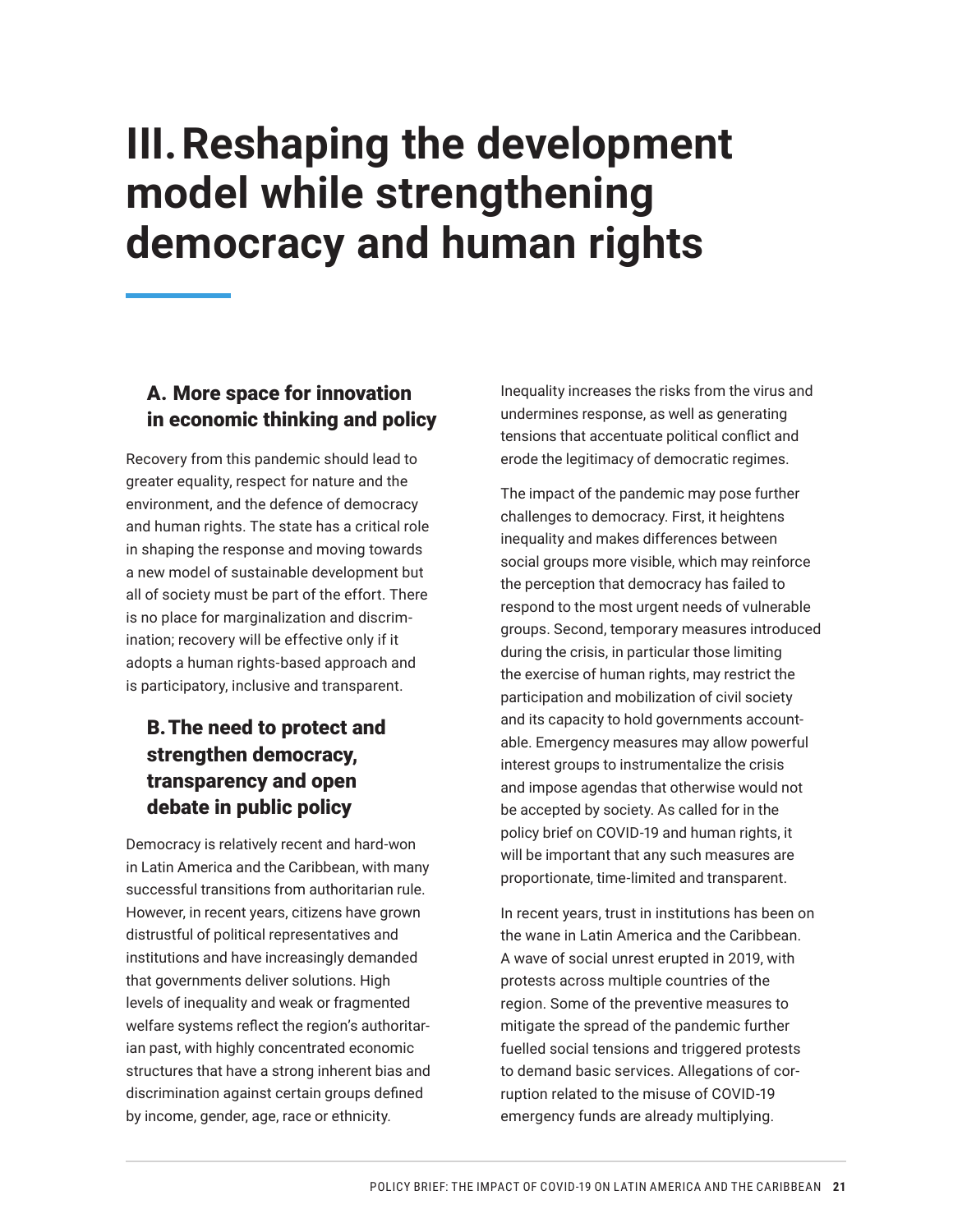Reports have emerged of armed groups and criminal organizations taking advantage of the pandemic to reassert their control over territories. There has been a surge in gang violence, tensions have been inflamed between countries and along border regions, and peacebuilding efforts have been eclipsed by other priorities related to COVID-19.

In view of the fast-changing political landscape, the emergence of new social movements, and the potential effects of COVID-19 on democratic governance, the United Nations will seek new ways to advance human rights, the rule of law, inclusive democratic governance and strengthened civic engagement in the region. The pandemic accelerates the need for a continent-wide reflection on a new understanding of political participation in the age of new technologies and social movements, engaging meaningfully with women, youth and civil society.

#### POLICY RECOMMENDATIONS

- > Political leaders and other political stakeholders should put differences aside, avoid polarization and work together on responding to the pandemic and seeking broad political agreements to build back with equality. Equal participation in decision-making processes of men and women and those most affected should be promoted.
- > Governments should put in place safeguards to guarantee that emergency measures are implemented within the legal framework and under the rule of law. Human rights must be at the centre of state responses.<sup>40</sup> Supreme audit institutions and oversight mechanisms contribute to identifying potential risks in policies adopted and enforced, enhance transparency, and provide critical

information and disaggregated data for holding governments accountable.

- > To promote transparency and enhance inclusiveness, governments should proactively publish information on the outbreak and on their responses to COVID-19, in accessible formats and through multiple channels, leveraging the potential of ICT, considering the needs of specific groups and vulnerable and at-risk populations, and protecting civil society and the media.
- > Decisions with respect to elections, including altering electoral calendars and decisions fundamentally affecting the electoral process (including campaigning), should ideally be based on broad consultation. The need for an inclusive and participatory process is paramount to the credibility of any electoral event.
- > The health crisis is a painful reminder that without appropriate urban governance mechanisms, including strengthened local capacities and coordination among multiple levels of government, the region's urban areas are unprepared for an intensification of climate-related crises.
- > The Security Council has called, through its resolution 2532 (2020), for all parties to armed conflicts to immediately engage in a durable humanitarian pause to enable the safe, unhindered and sustained delivery of lifesaving aid. This builds on the Secretary-General's appeal for an immediate ceasefire, to focus on our shared battle against the pandemic and to help create conditions for effectively assisting the most vulnerable, while ensuring that no-one is left behind. Parties to armed conflicts in the Latin American and Caribbean region are strongly encouraged to adhere to these calls.

**<sup>40</sup>** United Nations, "The highest aspiration: a call to action for human rights", 2020, [online] [https://www.un.org/sg/sites/www.un.org.sg/](https://www.un.org/sg/sites/www.un.org.sg/files/atoms/files/The_Highest_Asperation_A_Call_To_Action_For_Human_Right_English.pdf) [files/atoms/files/The\\_Highest\\_Asperation\\_A\\_Call\\_To\\_Action\\_For\\_Human\\_Right\\_English.pdf](https://www.un.org/sg/sites/www.un.org.sg/files/atoms/files/The_Highest_Asperation_A_Call_To_Action_For_Human_Right_English.pdf).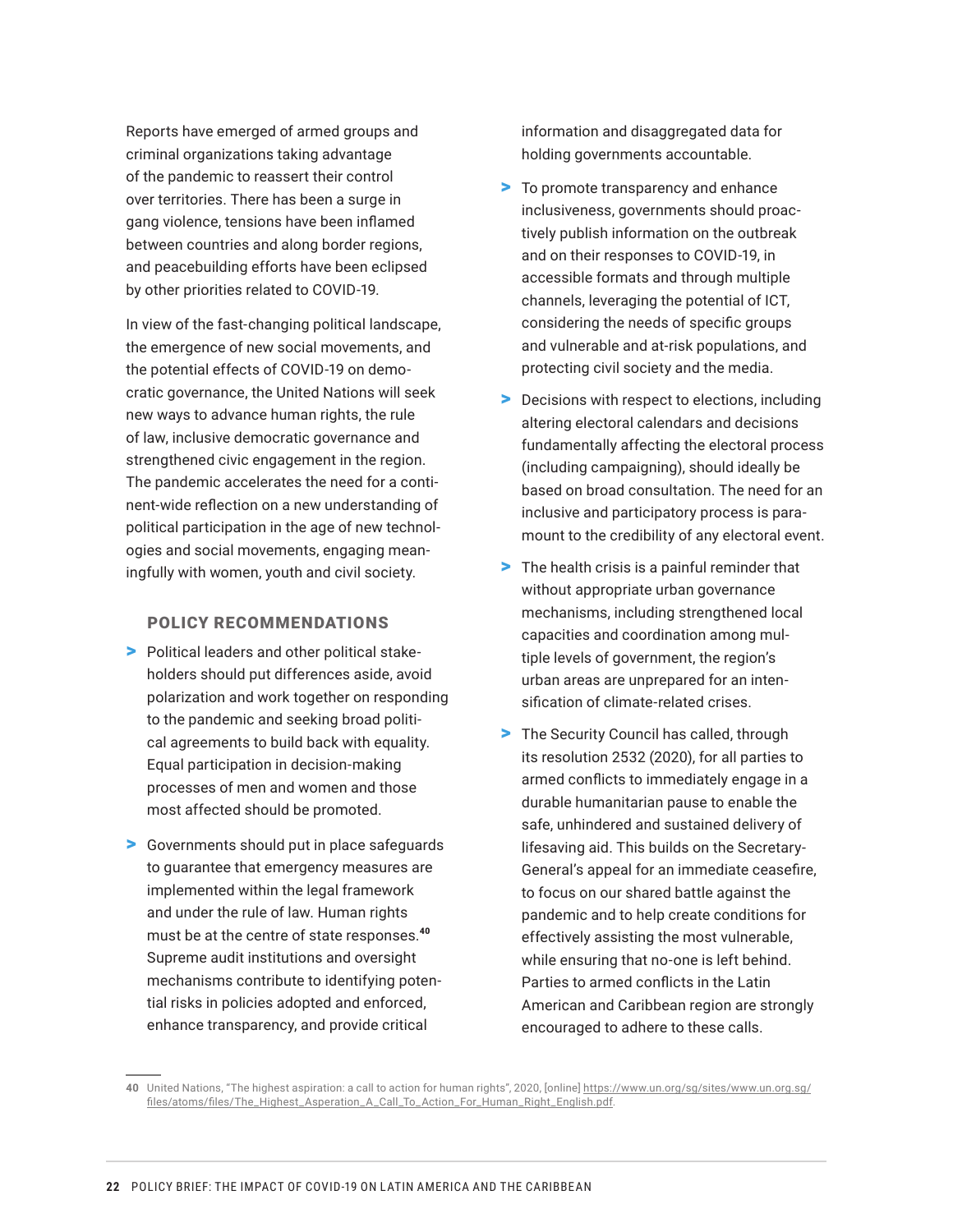# **IV.Multilateralism**

Greater multilateral support and international cooperation are needed for an adequate response to the pandemic, which so far has been insufficient to meet the needs of Latin America and the Caribbean. As middle-income countries, many of the region's nations lack access to concessional financing, yet still face large gaps in their capacity to respond to the crisis. In addition, access to capital markets has become increasingly strained as non-resident portfolio capital outflows from emerging markets have reached unprecedented levels. The significant exchange-rate depreciation registered in some Latin America and the Caribbean countries reflects the severity of the situation.

The debt and financing initiatives of developed countries and international financial institutions have so far focused on low-income countries. It is important that international and regional financial institutions continue working to provide low-cost, expeditious lines of credit to meet countries' emergency financing requirements and to support all those in need, including incentives for women-owned MSMEs.

To increase the fiscal space, highly indebted countries in the region could seek debt relief or the deferral of payments with official bilateral and multilateral creditors. In addition, further

multilateral cooperation would be required in order to curb tax evasion and avoidance, as well as money laundering and illicit capital flows.

Beyond short-term debt standstill, international debt restructuring mechanisms that include private creditors are essential for solving the debt issues of middle-income countries. As part of debt reprofiling measures, official creditors could apply International Development Association terms to their current and future loans, extending grace periods, lengthening average maturities and lowering average interest rates. Creditors could also systematically include relevant state-contingent elements **—** pertaining to terms of trade shocks, disasters or other issues — to help countries better manage future shocks. Innovative mechanisms, such as the ECLAC's proposal to swap Caribbean external debt for annual payments into a resilience fund, can help to reduce debt burdens, while simultaneously addressing other urgent matters.

The liquidity problems in developing countries have been exacerbated by capital flight. In the current situation, Latin American and Caribbean countries need improved access to dollars, in coordination with short-term lending and a large issuance of special drawing rights (SDRs) by the International Monetary Fund, which would boost international liquidity and increase countries' capacity to address the external shock of the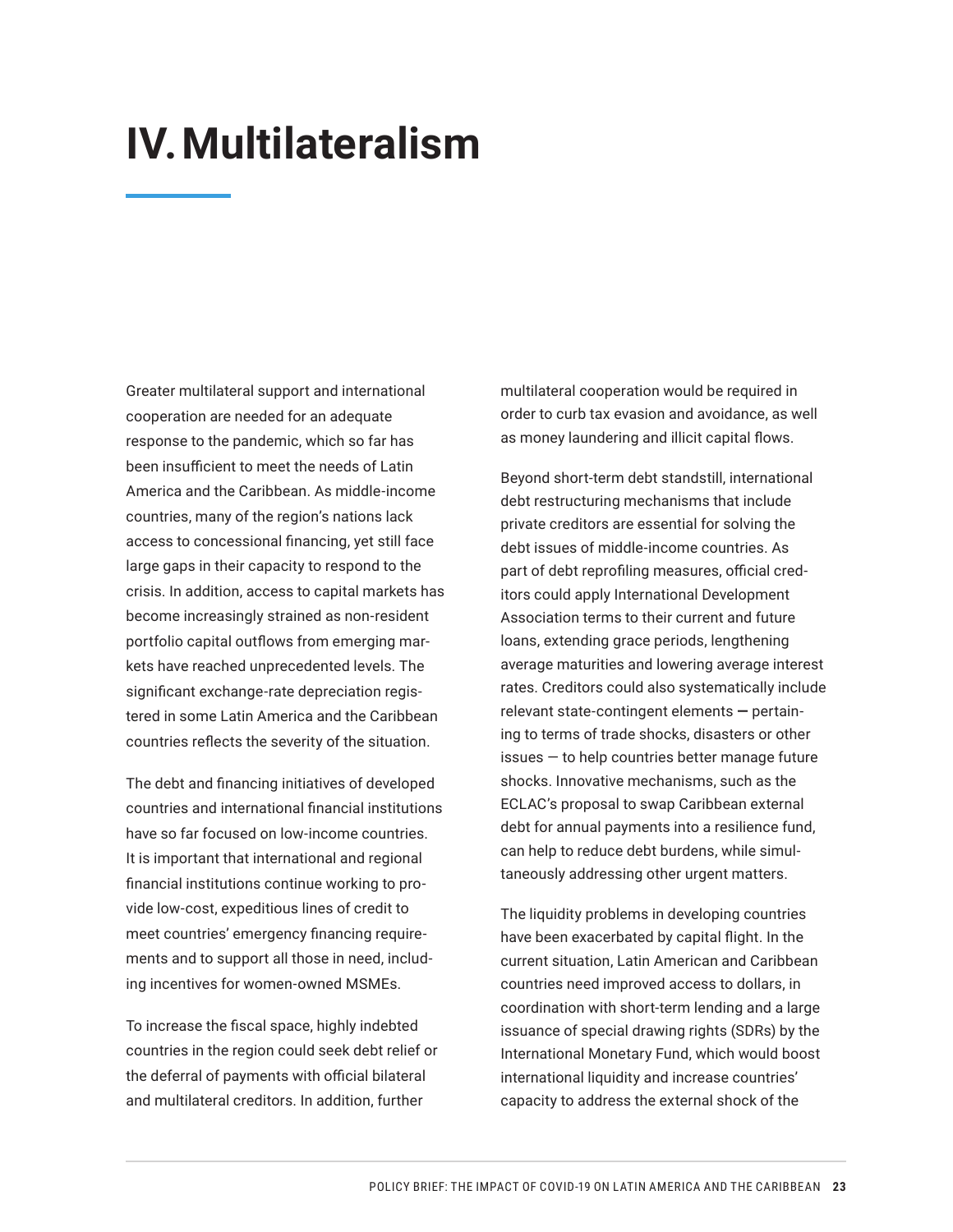pandemic and mitigate its effects. SDRs can also act as a financing instrument, helping to address more structural economic problems.

In what will probably be a less globalized world economy in the wake of the pandemic, strengthening regional economic integration, including regional financial cooperation instruments, could play a key developmental role in Latin America and the Caribbean in the years to come. Regional value chains based on local and national

providers of goods and services, focusing on the role of MSMEs and women entrepreneurs and producers, could be part of successful socioeconomic recovery plans. An integrated market of 650 million inhabitants could provide an important insurance policy against supply or demand shocks originating outside the region.